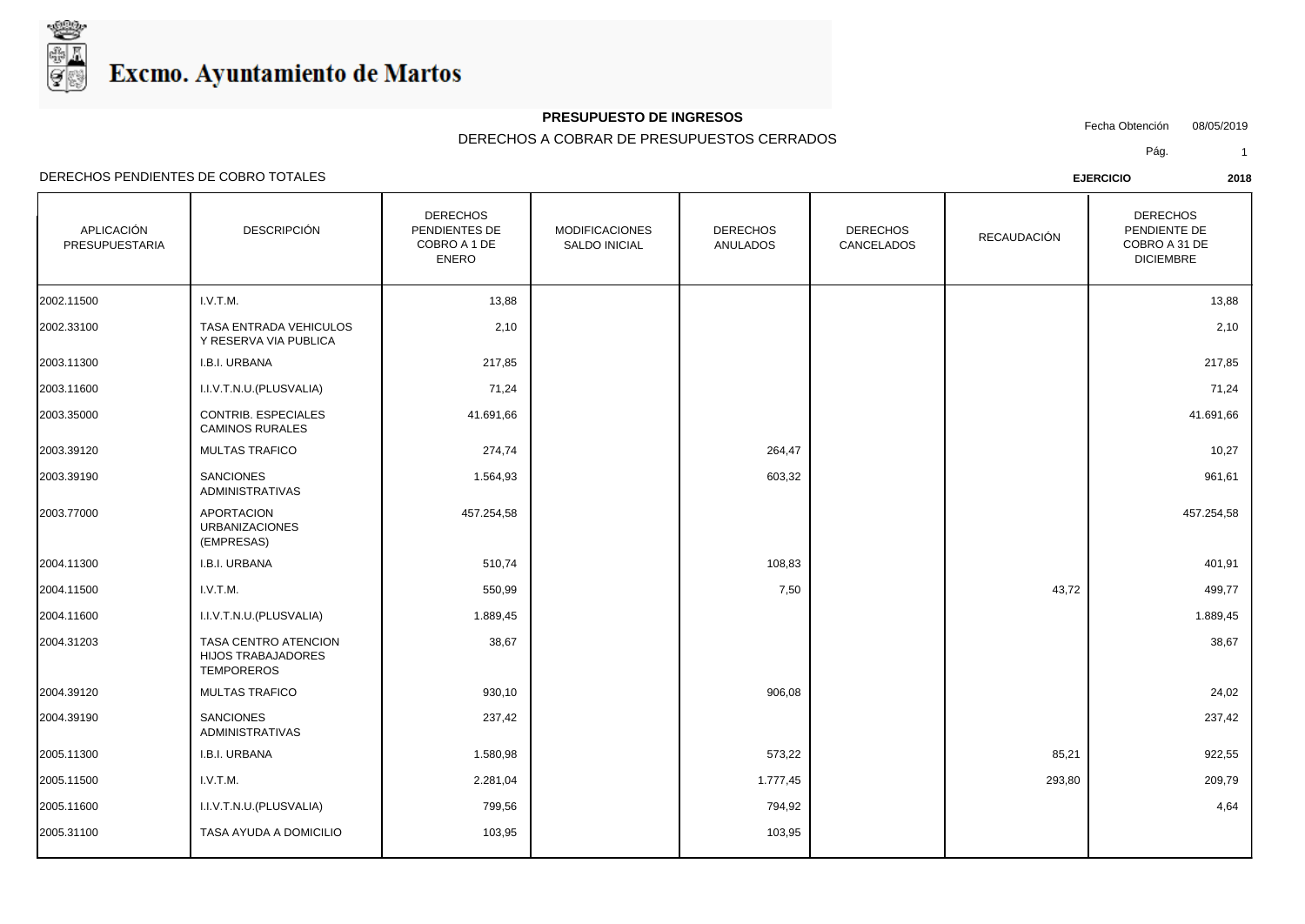

### **PRESUPUESTO DE INGRESOS**

Fecha Obtención 08/05/2019

DERECHOS A COBRAR DE PRESUPUESTOS CERRADOS

Pág. 2

| APLICACIÓN<br>PRESUPUESTARIA | <b>DESCRIPCIÓN</b>                                                            | <b>DERECHOS</b><br>PENDIENTES DE<br>COBRO A 1 DE<br><b>ENERO</b> | <b>MODIFICACIONES</b><br><b>SALDO INICIAL</b> | <b>DERECHOS</b><br><b>ANULADOS</b> | <b>DERECHOS</b><br>CANCELADOS | <b>RECAUDACIÓN</b> | <b>DERECHOS</b><br>PENDIENTE DE<br>COBRO A 31 DE<br><b>DICIEMBRE</b> |
|------------------------------|-------------------------------------------------------------------------------|------------------------------------------------------------------|-----------------------------------------------|------------------------------------|-------------------------------|--------------------|----------------------------------------------------------------------|
| 2005.31202                   | TASA COMEDOR ESCOLAR<br><b>MUNICIPAL</b>                                      | 85,35                                                            |                                               | 85,35                              |                               |                    |                                                                      |
| 2005.31203                   | TASA CENTRO ATENCION<br><b>HIJOS TRABAJADORES</b><br><b>TEMPOREROS</b>        | 104,80                                                           |                                               |                                    |                               |                    | 104,80                                                               |
| 2005.33100                   | TASA ENTRADA VEHICULOS<br>Y RESERVA VIA PUBLICA                               | 26,00                                                            |                                               | 26,00                              |                               |                    |                                                                      |
| 2005.39120                   | <b>MULTAS TRAFICO</b>                                                         | 2.976,03                                                         |                                               | 1.242,00                           |                               | 144,09             | 1.589,94                                                             |
| 2005.39190                   | <b>SANCIONES</b><br><b>ADMINISTRATIVAS</b>                                    | 1.196,87                                                         |                                               |                                    |                               |                    | 1.196,87                                                             |
| 2006.11200                   | I.B.I. RUSTICA                                                                | 305,42                                                           |                                               | 305,42                             |                               |                    |                                                                      |
| 2006.11300                   | I.B.I. URBANA                                                                 | 1.964,26                                                         |                                               | 934,42                             |                               | 86,91              | 942,93                                                               |
| 2006.11500                   | I.V.T.M.                                                                      | 5.799,60                                                         |                                               | 2.742,86                           |                               | 60,30              | 2.996,44                                                             |
| 2006.11600                   | I.I.V.T.N.U.(PLUSVALIA)                                                       | 1.241,40                                                         |                                               | 935,74                             |                               |                    | 305,66                                                               |
| 2006.31100                   | TASA AYUDA A DOMICILIO                                                        | 42,00                                                            |                                               | 42,00                              |                               |                    |                                                                      |
| 2006.31203                   | <b>TASA CENTRO ATENCION</b><br><b>HIJOS TRABAJADORES</b><br><b>TEMPOREROS</b> | 93,60                                                            |                                               |                                    |                               |                    | 93,60                                                                |
| 2006.31900                   | TASA POR SERVICIO DE<br><b>CEMENTERIO MUNICIPAL</b>                           | 6,75                                                             |                                               | 6,75                               |                               |                    |                                                                      |
| 2006.33100                   | TASA ENTRADA VEHICULOS<br>Y RESERVA VIA PUBLICA                               | 13,26                                                            |                                               | 13,26                              |                               |                    |                                                                      |
| 2006.39120                   | MULTAS TRÁFICO                                                                | 1.389,66                                                         |                                               | 1.064,73                           |                               | 90,00              | 234,93                                                               |
| 2006.39190                   | <b>SANCIONES</b><br><b>ADMINISTRATIVAS</b>                                    | 2.875,69                                                         |                                               | 688,70                             |                               | 212,00             | 1.974,99                                                             |
| 2007.11200                   | <b>I.B.I. RUSTICA</b>                                                         | 595,45                                                           |                                               | 595,45                             |                               |                    |                                                                      |
| 2007.11300                   | I.B.I. URBANA                                                                 | 5.236,98                                                         |                                               | 4.699,60                           |                               | 208,93             | 328,45                                                               |
|                              |                                                                               |                                                                  |                                               |                                    |                               |                    |                                                                      |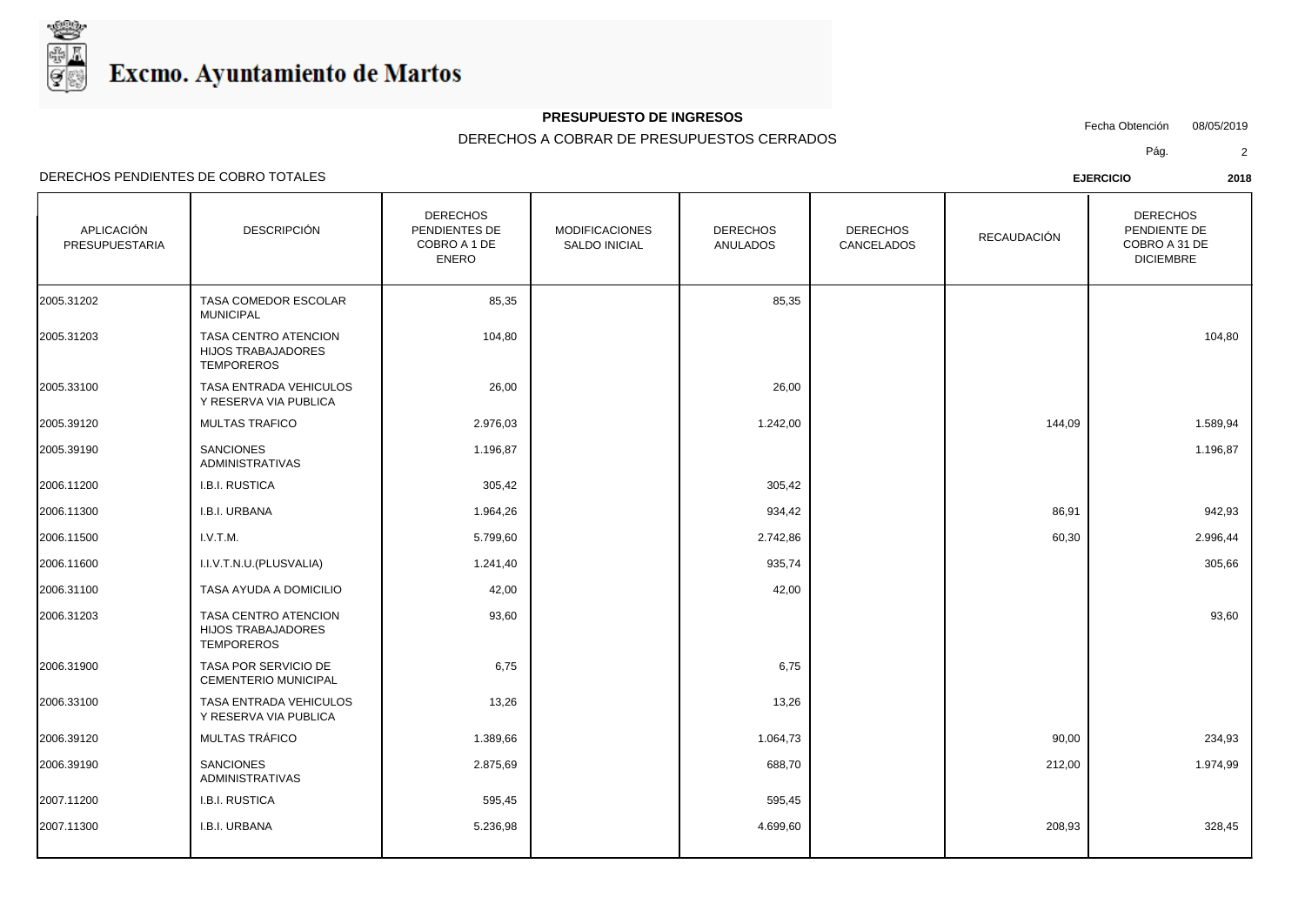

## **PRESUPUESTO DE INGRESOS**

Fecha Obtención 08/05/2019

DERECHOS A COBRAR DE PRESUPUESTOS CERRADOS

Pág. 3

| APLICACIÓN<br><b>PRESUPUESTARIA</b> | <b>DESCRIPCIÓN</b>                                                     | <b>DERECHOS</b><br>PENDIENTES DE<br>COBRO A 1 DE<br><b>ENERO</b> | <b>MODIFICACIONES</b><br><b>SALDO INICIAL</b> | <b>DERECHOS</b><br><b>ANULADOS</b> | <b>DERECHOS</b><br>CANCELADOS | <b>RECAUDACIÓN</b> | <b>DERECHOS</b><br>PENDIENTE DE<br>COBRO A 31 DE<br><b>DICIEMBRE</b> |
|-------------------------------------|------------------------------------------------------------------------|------------------------------------------------------------------|-----------------------------------------------|------------------------------------|-------------------------------|--------------------|----------------------------------------------------------------------|
| 2007.11500                          | I.V.T.M.                                                               | 6.731,41                                                         |                                               | 4.207,83                           |                               | 186,60             | 2.336,98                                                             |
| 2007.11600                          | I.I.V.T.N.U.(PLUSVALIA)                                                | 587,18                                                           |                                               | 493,48                             |                               |                    | 93,70                                                                |
| 2007.31200                          | TASA POR SERVICIO DE<br><b>GUARDERIA</b>                               | 257,00                                                           |                                               |                                    |                               |                    | 257,00                                                               |
| 2007.31900                          | TASA POR SERVICIO DE<br><b>CEMENTERIO MUNICIPAL</b>                    | 27,00                                                            |                                               | 27,00                              |                               |                    |                                                                      |
| 2007.33100                          | TASA ENTRADA VEHICULOS<br>Y RESERVA VIA PUBLICA                        | 79,56                                                            |                                               | 26,52                              |                               | 7,12               | 45,92                                                                |
| 2007.39100                          | <b>INFRACCIONES</b><br><b>URBANISTICAS</b>                             | 562,50                                                           |                                               |                                    |                               | 562,50             |                                                                      |
| 2007.39120                          | MULTAS POLICIA LOCAL                                                   | 15.495,67                                                        |                                               | 1.516,00                           |                               | 65,53              | 13.914,14                                                            |
| 2007.39190                          | MULTAS COERCITIVAS                                                     | 300,51                                                           |                                               |                                    |                               |                    | 300,51                                                               |
| 2008.11200                          | <b>I.B.I. RUSTICA</b>                                                  | 675,53                                                           |                                               | 669,35                             |                               |                    | 6,18                                                                 |
| 2008.11300                          | I.BI. URBANA                                                           | 8.586,14                                                         |                                               | 4.827,49                           |                               | 407,41             | 3.351,24                                                             |
| 2008.11500                          | I.V.T.M.                                                               | 11.125,49                                                        |                                               | 4.197,00                           |                               | 1.256,61           | 5.671,88                                                             |
| 2008.11600                          | I.I.V.T.N.U. (PLUSVALIA)                                               | 238,82                                                           |                                               | 158,62                             |                               | 71,31              | 8,89                                                                 |
| 2008.13000                          | I.A.E.                                                                 | 154,73                                                           |                                               |                                    |                               |                    | 154,73                                                               |
| 2008.31203                          | TASA CENTRO ATENCION<br><b>HIJOS TRABAJADORES</b><br><b>TEMPOREROS</b> | 181,00                                                           |                                               | 120,00                             |                               |                    | 61,00                                                                |
| 2008.31900                          | <b>TASA POR SERVICIO DE</b><br>CEMENTERIO MUNICIPAL                    | 15,30                                                            |                                               | 15,30                              |                               |                    |                                                                      |
| 2008.33100                          | TASA ENTRADA VEHICULOS<br>Y RESERVA VIA PUBLICA                        | 172,38                                                           |                                               | 26,52                              |                               |                    | 145,86                                                               |
| 2008.33900                          | TASA OCUP. SUBSUELO,<br>SUELO Y VUELO VIA PUBL.                        | 77,09                                                            |                                               | 77,09                              |                               |                    |                                                                      |
|                                     |                                                                        |                                                                  |                                               |                                    |                               |                    |                                                                      |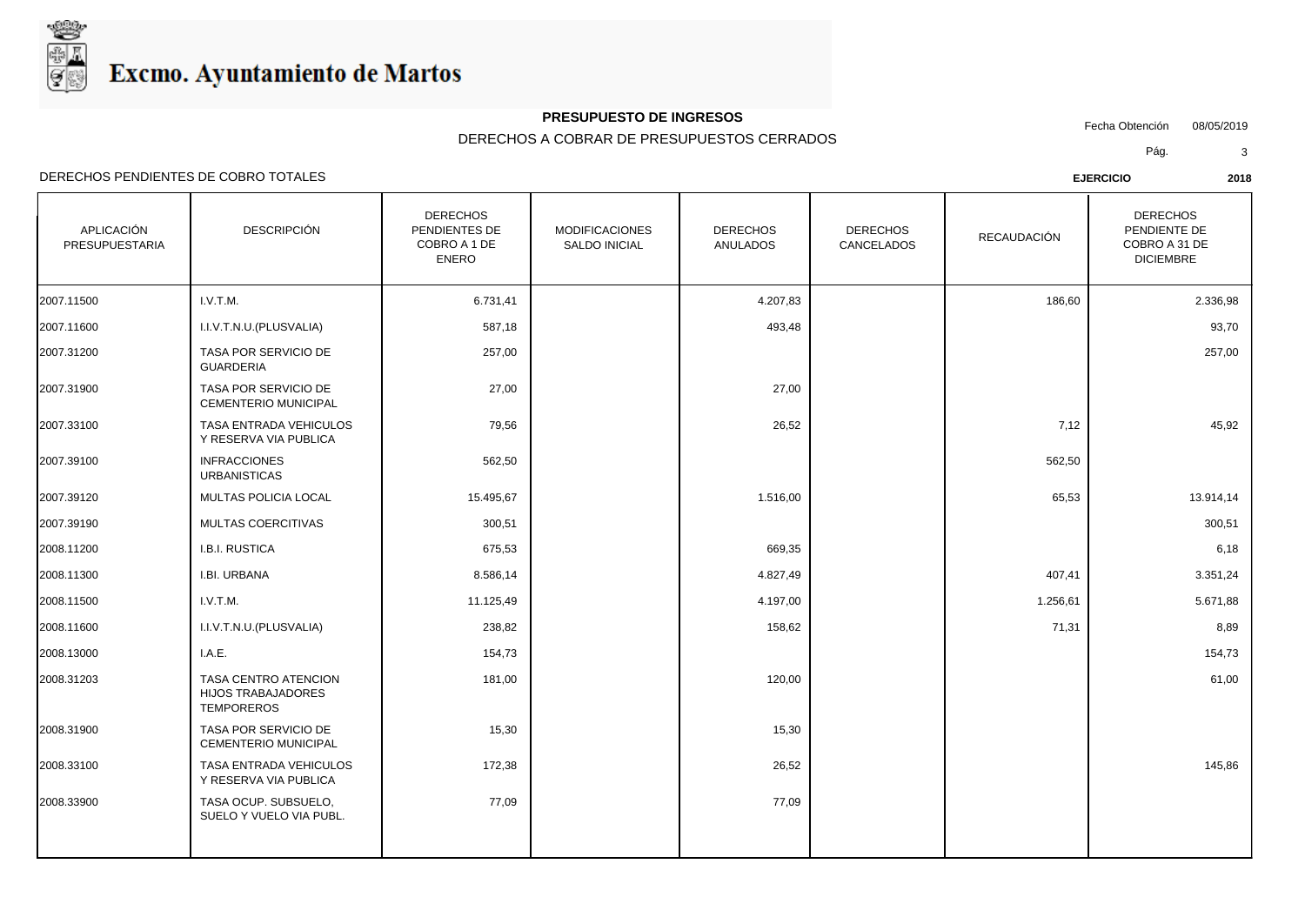

## **PRESUPUESTO DE INGRESOS**

Fecha Obtención 08/05/2019

DERECHOS A COBRAR DE PRESUPUESTOS CERRADOS

Pág. 4

| APLICACIÓN<br>PRESUPUESTARIA | <b>DESCRIPCIÓN</b>                                                     | <b>DERECHOS</b><br>PENDIENTES DE<br>COBRO A 1 DE<br><b>ENERO</b> | <b>MODIFICACIONES</b><br><b>SALDO INICIAL</b> | <b>DERECHOS</b><br><b>ANULADOS</b> | <b>DERECHOS</b><br>CANCELADOS | <b>RECAUDACIÓN</b> | <b>DERECHOS</b><br>PENDIENTE DE<br>COBRO A 31 DE<br><b>DICIEMBRE</b> |
|------------------------------|------------------------------------------------------------------------|------------------------------------------------------------------|-----------------------------------------------|------------------------------------|-------------------------------|--------------------|----------------------------------------------------------------------|
| 2008.35000                   | CONTRIB. ESPECIALES<br><b>CAMINOS RURALES</b>                          | 265,65                                                           |                                               |                                    |                               |                    | 265,65                                                               |
| 2008.39120                   | MULTAS POLICIA LOCAL                                                   | 6.709,54                                                         |                                               | 619,82                             |                               | 86,42              | 6.003,30                                                             |
| 2008.39610                   | CUOTA URB. AMPL.<br>POLIGONO INDUSTRIAL                                | 5.294,86                                                         |                                               |                                    |                               |                    | 5.294,86                                                             |
| 2008.72000                   | ESTADO: SUBV. FINALISTAS<br>DE CAPITAL                                 | 40.222,17                                                        |                                               |                                    |                               | 40.222,17          |                                                                      |
| 2008.75080                   | JUNTA A.: SUBV.<br>FINALISTAS DE CAPITAL                               | 13.353,44                                                        |                                               |                                    |                               |                    | 13.353,44                                                            |
| 2009.11200                   | I.B.I. RUSTICA                                                         | 751,11                                                           |                                               | 722,71                             |                               |                    | 28,40                                                                |
| 2009.11300                   | I.B.I. URBANA                                                          | 14.932,92                                                        |                                               | 5.810,43                           |                               | 876,96             | 8.245,53                                                             |
| 2009.11500                   | I.V.T.M.                                                               | 16.911,56                                                        |                                               | 6.373,03                           |                               | 1.775,74           | 8.762,79                                                             |
| 2009.11600                   | I.I.V.T.N.U.(PLUSVALIA)                                                | 2.795,50                                                         |                                               | 1.509,64                           |                               |                    | 1.285,86                                                             |
| 2009.13000                   | I.A.E.                                                                 | 188,51                                                           |                                               |                                    |                               |                    | 188,51                                                               |
| 2009.30000                   | TASA SUMINISTRO AGUA<br><b>POTABLE</b>                                 | 19.644,45                                                        |                                               |                                    |                               | 171,64             | 19.472,81                                                            |
| 2009.30100                   | TASA ALCANTARILLADO                                                    | 4.946,75                                                         |                                               |                                    |                               | 35,52              | 4.911,23                                                             |
| 2009.30200                   | TASA RECOGIDA BASURAS                                                  | 5.212,71                                                         |                                               | 3.394,34                           |                               | 150,68             | 1.667,69                                                             |
| 2009.31200                   | TASA POR SERVICIO DE<br><b>GUARDERIA</b>                               | 297,67                                                           |                                               |                                    |                               | 279,59             | 18,08                                                                |
| 2009.31203                   | TASA CENTRO ATENCION<br><b>HIJOS TRABAJADORES</b><br><b>TEMPOREROS</b> | 120,00                                                           |                                               |                                    |                               | 4,68               | 115,32                                                               |
| 2009.31900                   | TASA POR SERVICIO DE<br><b>CEMENTERIO MUNICIPAL</b>                    | 107,50                                                           |                                               | 94,50                              |                               | 6,75               | 6,25                                                                 |
| 2009.33100                   | <b>TASA ENTRADA VEHICULOS</b><br>Y RESERVA VIA PUBLICA                 | 237,89                                                           |                                               | 39,78                              |                               |                    | 198,11                                                               |
|                              |                                                                        |                                                                  |                                               |                                    |                               |                    |                                                                      |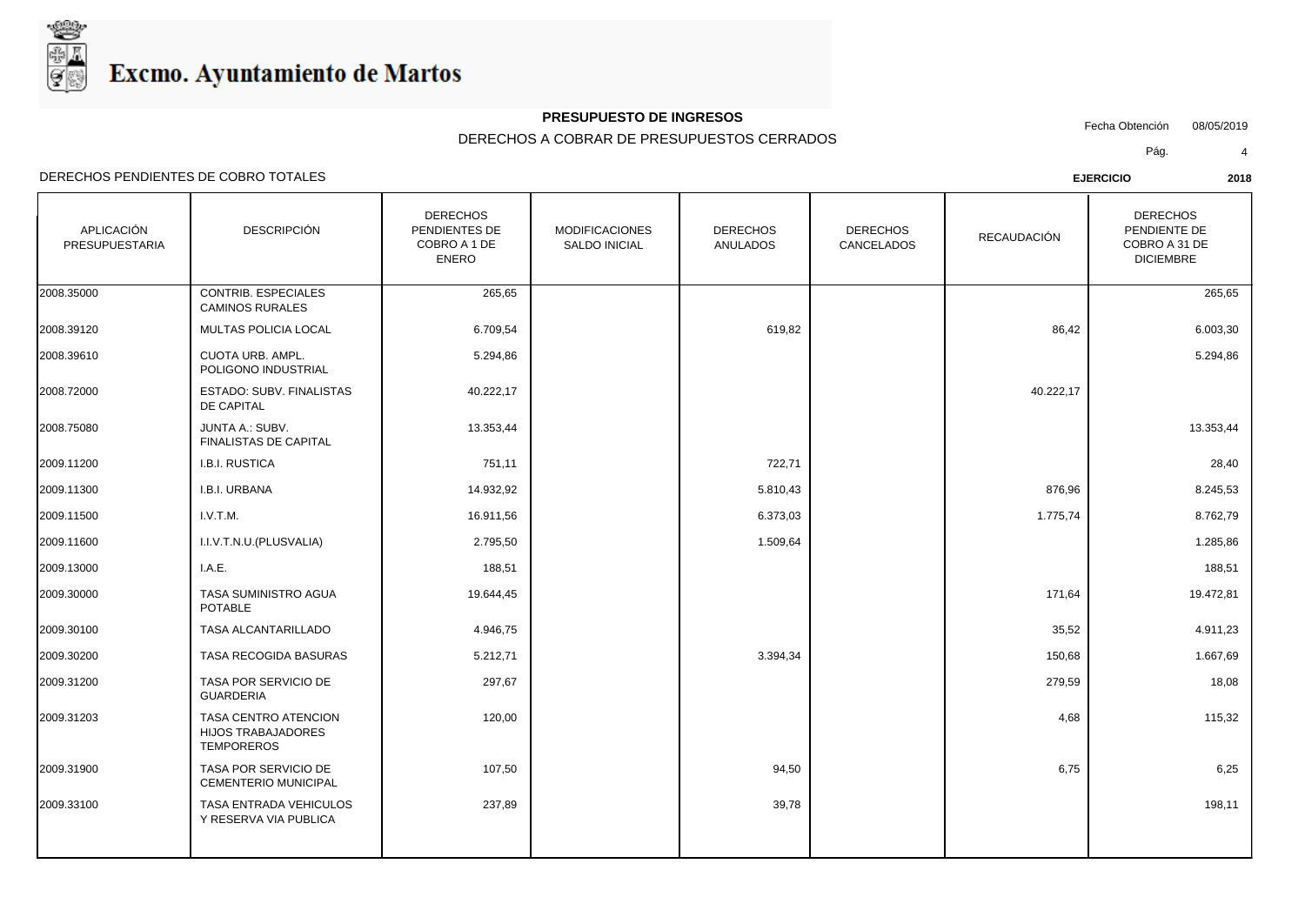

## **PRESUPUESTO DE INGRESOS**

Fecha Obtención 08/05/2019

DERECHOS A COBRAR DE PRESUPUESTOS CERRADOS

Pág. 5

| APLICACIÓN<br><b>PRESUPUESTARIA</b> | <b>DESCRIPCIÓN</b>                                                                              | <b>DERECHOS</b><br>PENDIENTES DE<br>COBRO A 1 DE<br><b>ENERO</b> | <b>MODIFICACIONES</b><br><b>SALDO INICIAL</b> | <b>DERECHOS</b><br><b>ANULADOS</b> | <b>DERECHOS</b><br><b>CANCELADOS</b> | <b>RECAUDACIÓN</b> | <b>DERECHOS</b><br>PENDIENTE DE<br>COBRO A 31 DE<br><b>DICIEMBRE</b> |  |
|-------------------------------------|-------------------------------------------------------------------------------------------------|------------------------------------------------------------------|-----------------------------------------------|------------------------------------|--------------------------------------|--------------------|----------------------------------------------------------------------|--|
| 2009.39100                          | <b>INFRACCIONES</b><br><b>URBANISTICAS</b>                                                      | 187,50                                                           |                                               |                                    |                                      |                    | 187,50                                                               |  |
| 2009.39120                          | MULTAS POLICIA LOCAL                                                                            | 8.224,10                                                         |                                               | 1.808,23                           |                                      | 550,18             | 5.865,69                                                             |  |
| 2010.11200                          | <b>IMPUESTO SOBRE BIENES</b><br>INMUEBLES DE<br>NATURALEZA RUSTICA                              | 796,04                                                           |                                               | 735,96                             |                                      |                    | 60,08                                                                |  |
| 2010.11300                          | <b>IMPUESTO SOBRE BIENES</b><br><b>INMUEBLES DE</b><br>NATURALEZA URBANA                        | 42.977,18                                                        |                                               | 12.236,04                          |                                      | 3.619,14           | 27.122,00                                                            |  |
| 2010.11500                          | <b>IMPUESTO SOBRE</b><br><b>VEHICULOS DE TRACCION</b><br><b>MECANICA</b>                        | 38.472,62                                                        |                                               | 6.343,97                           |                                      | 4.146,40           | 27.982,25                                                            |  |
| 2010.11600                          | <b>IMPUESTO SOBRE</b><br><b>INCREMENTO VALOR</b><br><b>TERRENOS NATURALEZA</b><br><b>URBANA</b> | 1.675,94                                                         |                                               | 155,43                             |                                      | 218,31             | 1.302,20                                                             |  |
| 2010.13000                          | <b>IMPUESTO SOBRE</b><br>ACTIVIDADES ECONOMICAS                                                 | 1.694,95                                                         |                                               |                                    |                                      |                    | 1.694,95                                                             |  |
| 2010.30000                          | <b>TASA SERVICIO</b><br>ABASTECIMIENTO DE AGUA                                                  | 31.124,92                                                        |                                               |                                    |                                      | 61,55              | 31.063,37                                                            |  |
| 2010.30100                          | <b>TASA SERVICIO</b><br>ALCANTARILLADO                                                          | 6.973,58                                                         |                                               |                                    |                                      | 2,97               | 6.970,61                                                             |  |
| 2010.30200                          | TASA SERVICIO RECOGIDA<br>DE BASURAS                                                            | 6.118,42                                                         |                                               | 3.111,56                           |                                      | 128,94             | 2.877,92                                                             |  |
| 2010.31200                          | TASA POR SERVICIO DE<br><b>ESCUELA INFANTIL</b>                                                 | 69,72                                                            |                                               | 69,72                              |                                      |                    |                                                                      |  |
| 2010.31203                          | TASA CENTRO ATENCION<br><b>HIJOS TRABAJADORES</b><br><b>TEMPOREROS</b>                          | 188,78                                                           |                                               | 88,80                              |                                      | 99,98              |                                                                      |  |
| 2010.31900                          | TASA POR SERVICIO DE<br><b>CEMENTERIO MUNICIPAL</b>                                             | 121,50                                                           |                                               | 94,50                              |                                      | 6,75               | 20,25                                                                |  |
| 2010.31903                          | TASA EMISORA MUNICIPAL                                                                          | 67,20                                                            |                                               |                                    |                                      |                    | 67,20                                                                |  |
|                                     |                                                                                                 |                                                                  |                                               |                                    |                                      |                    |                                                                      |  |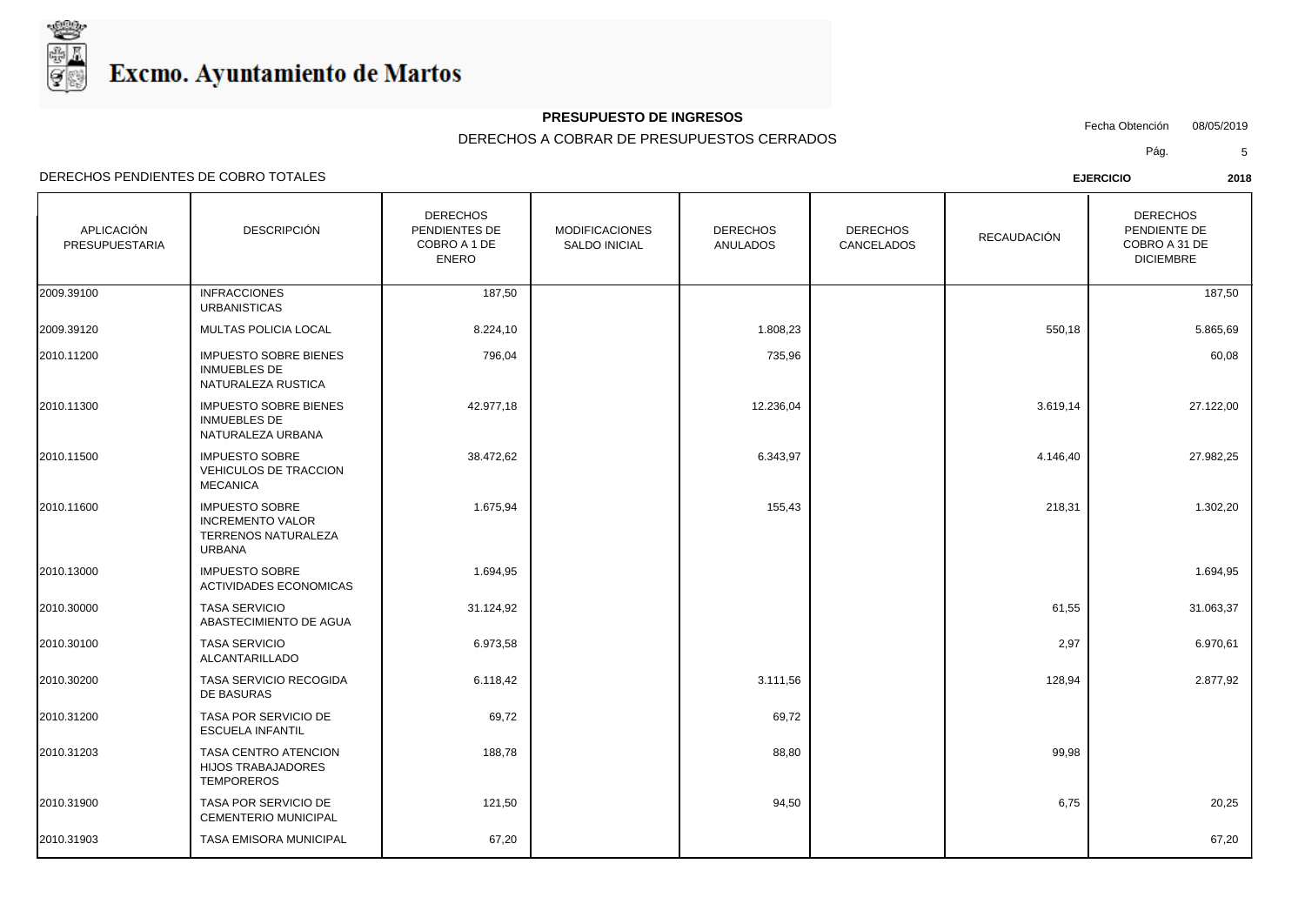

### **PRESUPUESTO DE INGRESOS**

Fecha Obtención 08/05/2019

DERECHOS A COBRAR DE PRESUPUESTOS CERRADOS

Pág. 6

| APLICACIÓN<br>PRESUPUESTARIA | <b>DESCRIPCIÓN</b>                                                                       | <b>DERECHOS</b><br>PENDIENTES DE<br>COBRO A 1 DE<br><b>ENERO</b> | <b>MODIFICACIONES</b><br><b>SALDO INICIAL</b> | <b>DERECHOS</b><br><b>ANULADOS</b> | <b>DERECHOS</b><br>CANCELADOS | <b>RECAUDACIÓN</b> | <b>DERECHOS</b><br>PENDIENTE DE<br>COBRO A 31 DE<br><b>DICIEMBRE</b> |
|------------------------------|------------------------------------------------------------------------------------------|------------------------------------------------------------------|-----------------------------------------------|------------------------------------|-------------------------------|--------------------|----------------------------------------------------------------------|
| 2010.33100                   | TASA ENTRADA VEHICULOS<br>Y RESERVA VIA PUBLICA                                          | 265,20                                                           |                                               | 66,30                              |                               |                    | 198,90                                                               |
| 2010.39120                   | MULTAS POLICIA LOCAL                                                                     | 19.409,39                                                        |                                               | 2.441,13                           |                               | 1.700,47           | 15.267,79                                                            |
| 2010.39190                   | OTRAS MULTAS Y<br><b>SANCIONES</b>                                                       | 2.595,12                                                         |                                               | 1.794,12                           |                               |                    | 801,00                                                               |
| 2010.45080                   | OTRAS TRANSF.<br><b>CORRIENTES DE LA</b><br>ADMON. GRAL. JUNTA A.                        | 30.045,00                                                        |                                               |                                    | 16.803,75                     |                    | 13.241,25                                                            |
| 2010.54100                   | <b>ARRENDAMIENTO FINCAS</b><br><b>URBANAS</b>                                            | 9.108,65                                                         |                                               |                                    |                               |                    | 9.108,65                                                             |
| 2010.54900                   | OTRAS RENTAS DE BIENES<br><b>INMUEBLES</b>                                               | 360,00                                                           |                                               |                                    |                               |                    | 360,00                                                               |
| 2011.11200                   | <b>IMPUESTO SOBRE BIENES</b><br><b>INMUEBLES DE</b><br>NATURALEZA RUSTICA                | 528,36                                                           |                                               | 401,49                             |                               | 14,18              | 112,69                                                               |
| 2011.11300                   | <b>IMPUESTO SOBRE BIENES</b><br><b>INMUEBLES DE</b><br>NATURALEZA URBANA                 | 57.470,16                                                        |                                               | 17.302,86                          |                               | 6.068,66           | 34.098,64                                                            |
| 2011.11500                   | <b>IMPUESTO SOBRE</b><br><b>VEHICULOS DE TRACCION</b><br><b>MECANICA</b>                 | 59.184,89                                                        |                                               | 8.094,41                           |                               | 5.550,80           | 45.539,68                                                            |
| 2011.11600                   | <b>IMPUESTO SOBRE</b><br><b>INCREMENTO VALOR</b><br><b>TERRENOS NATURALEZA</b><br>URBANA | 6.254,35                                                         |                                               | 366,58                             |                               | 4,70               | 5.883,07                                                             |
| 2011.13000                   | <b>IMPUESTO SOBRE</b><br><b>ACTIVIDADES ECONOMICAS</b>                                   | 2.584,94                                                         |                                               |                                    |                               |                    | 2.584,94                                                             |
| 2011.30000                   | <b>TASA SERVICIO</b><br>ABASTECIMIENTO DE AGUA                                           | 23.591,49                                                        |                                               |                                    |                               | 90,12              | 23.501,37                                                            |
| 2011.30100                   | <b>TASA SERVICIO</b><br>ALCANTARILLADO                                                   | 3.672,29                                                         |                                               |                                    |                               | 9,33               | 3.662,96                                                             |
|                              |                                                                                          |                                                                  |                                               |                                    |                               |                    |                                                                      |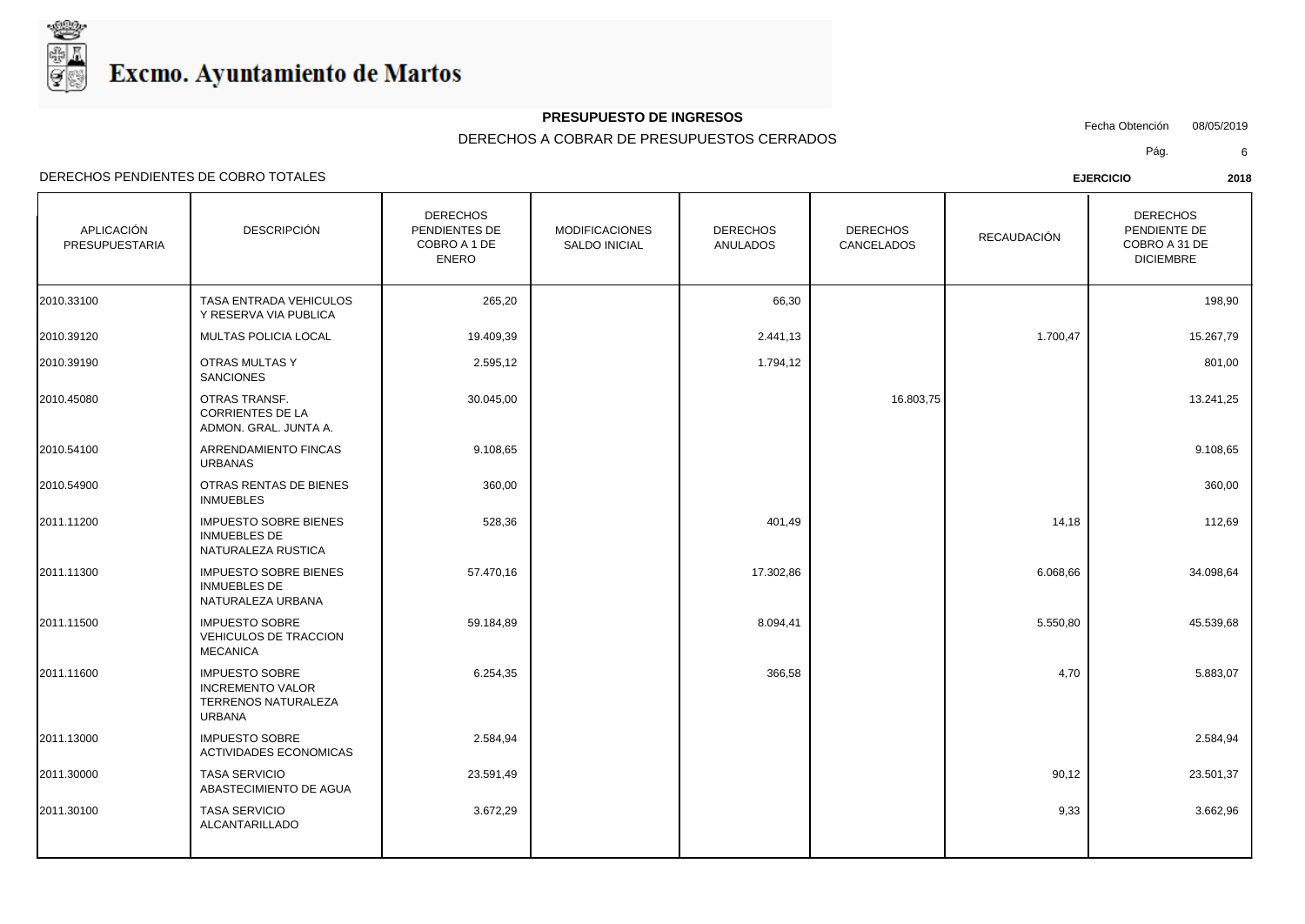

## **PRESUPUESTO DE INGRESOS**

Fecha Obtención 08/05/2019

DERECHOS A COBRAR DE PRESUPUESTOS CERRADOS

Pág. 7

| APLICACIÓN<br><b>PRESUPUESTARIA</b> | <b>DESCRIPCIÓN</b>                                                        | <b>DERECHOS</b><br>PENDIENTES DE<br>COBRO A 1 DE<br><b>ENERO</b> | <b>MODIFICACIONES</b><br><b>SALDO INICIAL</b> | <b>DERECHOS</b><br><b>ANULADOS</b> | <b>DERECHOS</b><br>CANCELADOS | RECAUDACIÓN | <b>DERECHOS</b><br>PENDIENTE DE<br>COBRO A 31 DE<br><b>DICIEMBRE</b> |
|-------------------------------------|---------------------------------------------------------------------------|------------------------------------------------------------------|-----------------------------------------------|------------------------------------|-------------------------------|-------------|----------------------------------------------------------------------|
| 2011.30200                          | TASA SERVICIO RECOGIDA<br>DE BASURAS                                      | 7.960,67                                                         |                                               | 4.520,05                           |                               | 224,36      | 3.216,26                                                             |
| 2011.31100                          | TASA AYUDA A DOMICILIO                                                    | 35,42                                                            |                                               | 35,42                              |                               |             |                                                                      |
| 2011.31200                          | TASA POR SERVICIO DE<br><b>ESCUELA INFANTIL</b>                           | 69,72                                                            |                                               | 69,72                              |                               |             |                                                                      |
| 2011.31203                          | TASA CENTRO ATENCION<br><b>HIJOS TRABAJADORES</b><br><b>TEMPOREROS</b>    | 1.014,76                                                         |                                               | 99,29                              |                               | 318,77      | 596,70                                                               |
| 2011.33100                          | <b>TASA ENTRADA VEHICULOS</b><br>Y RESERVA VIA PUBLICA                    | 517,14                                                           |                                               | 106,08                             |                               | 79,56       | 331,50                                                               |
| 2011.33901                          | TASA KIOSCOS EN VIA<br><b>PUBLICA</b>                                     | 35,00                                                            |                                               | 35,00                              |                               |             |                                                                      |
| 2011.33902                          | TASA PUESTOS, BARRACAS<br>Y DEMAS EN VIA PUBLICA                          | 67,20                                                            |                                               | 67,20                              |                               |             |                                                                      |
| 2011.39120                          | MULTAS POLICIA LOCAL                                                      | 19.527,65                                                        |                                               | 4.026,46                           |                               | 1.405,39    | 14.095,80                                                            |
| 2011.39190                          | OTRAS MULTAS Y<br><b>SANCIONES</b>                                        | 100,00                                                           |                                               | 90,00                              |                               |             | 10,00                                                                |
| 2011.39610                          | CUOTA URB. AMPL.<br>POLIGONO INDUSTRIAL                                   | 255.261,08                                                       |                                               |                                    |                               | 22.033,91   | 233.227,17                                                           |
| 2011.39900                          | ANUNCIOS A CARGO DE<br>PARTICULARES                                       | 35,00                                                            |                                               | 35,00                              |                               |             |                                                                      |
| 2011.39901                          | RECURSOS EVENTUALES<br>(INDETERMINADOS)                                   | 23.216,15                                                        |                                               |                                    |                               |             | 23.216,15                                                            |
| 2011.45100                          | S.A.E.: APORTACIONES (E.<br>TALLER, CASA OFICIOS)                         | 39.824,11                                                        |                                               |                                    |                               |             | 39.824,11                                                            |
| 2011.54100                          | ARRENDAMIENTO FINCAS<br><b>URBANAS</b>                                    | 3.636,49                                                         |                                               |                                    |                               |             | 3.636,49                                                             |
| 2012.11200                          | <b>IMPUESTO SOBRE BIENES</b><br><b>INMUEBLES DE</b><br>NATURALEZA RUSTICA | 6.308,83                                                         |                                               | 5.959,82                           |                               | 14,18       | 334,83                                                               |
|                                     |                                                                           |                                                                  |                                               |                                    |                               |             |                                                                      |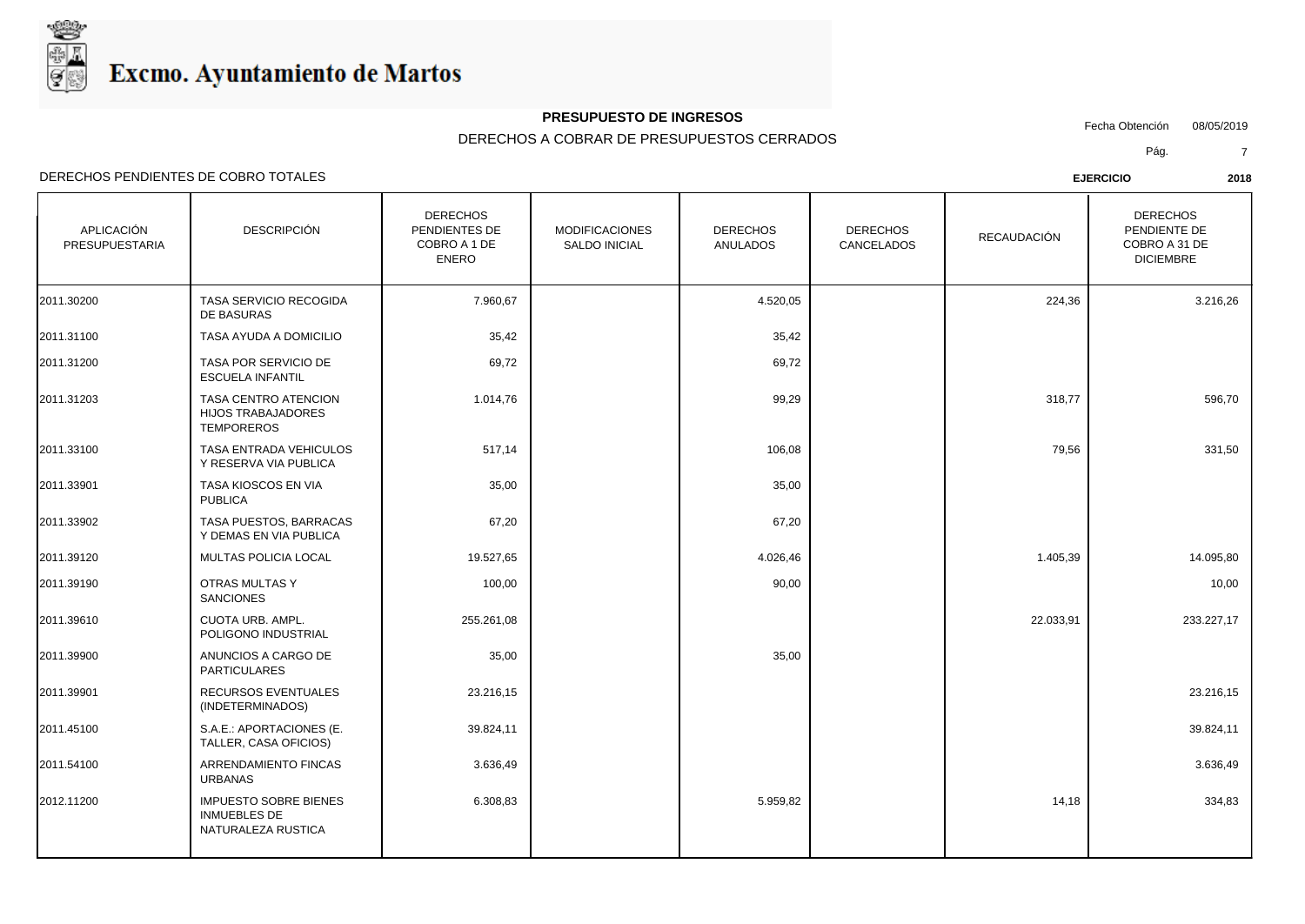

## **PRESUPUESTO DE INGRESOS**

Fecha Obtención 08/05/2019

DERECHOS A COBRAR DE PRESUPUESTOS CERRADOS

Pág. 8

| <b>APLICACIÓN</b><br>PRESUPUESTARIA | <b>DESCRIPCIÓN</b>                                                                       | <b>DERECHOS</b><br>PENDIENTES DE<br>COBRO A 1 DE<br><b>ENERO</b> | <b>MODIFICACIONES</b><br>SALDO INICIAL | <b>DERECHOS</b><br><b>ANULADOS</b> | <b>DERECHOS</b><br>CANCELADOS | RECAUDACIÓN | <b>DERECHOS</b><br>PENDIENTE DE<br>COBRO A 31 DE<br><b>DICIEMBRE</b> |
|-------------------------------------|------------------------------------------------------------------------------------------|------------------------------------------------------------------|----------------------------------------|------------------------------------|-------------------------------|-------------|----------------------------------------------------------------------|
| 2012.11300                          | <b>IMPUESTO SOBRE BIENES</b><br><b>INMUEBLES DE</b><br>NATURALEZA URBANA                 | 153.198,18                                                       |                                        | 65.605,45                          |                               | 13.655,91   | 73.936,82                                                            |
| 2012.11500                          | <b>IMPUESTO SOBRE</b><br>VEHICULOS DE TRACCION<br><b>MECANICA</b>                        | 109.332,16                                                       |                                        | 41.105,76                          |                               | 8.894,01    | 59.332,39                                                            |
| 2012.11600                          | <b>IMPUESTO SOBRE</b><br><b>INCREMENTO VALOR</b><br>TERRENOS NATURALEZA<br><b>URBANA</b> | 7.443,09                                                         |                                        | 6.298,55                           |                               | 50,23       | 1.094,31                                                             |
| 2012.13000                          | <b>IMPUESTO SOBRE</b><br>ACTIVIDADES ECONOMICAS                                          | 12.691,28                                                        |                                        | 5.652,36                           |                               |             | 7.038,92                                                             |
| 2012.30000                          | <b>TASA SERVICIO</b><br>ABASTECIMIENTO DE AGUA                                           | 9.574,74                                                         |                                        |                                    |                               | 22,14       | 9.552,60                                                             |
| 2012.30100                          | <b>TASA SERVICIO</b><br>ALCANTARILLADO                                                   | 1.436,44                                                         |                                        |                                    |                               |             | 1.436,44                                                             |
| 2012.30200                          | TASA SERVICIO RECOGIDA<br>DE BASURAS                                                     | 11.930,03                                                        |                                        | 813,38                             |                               | 194,57      | 10.922,08                                                            |
| 2012.31100                          | TASA AYUDA A DOMICILIO                                                                   | 228,15                                                           |                                        | 228,15                             |                               |             |                                                                      |
| 2012.31200                          | TASA POR SERVICIO DE<br><b>ESCUELA INFANTIL</b>                                          | 69,72                                                            |                                        |                                    |                               | 69,72       |                                                                      |
| 2012.31202                          | TASA COMEDOR ESCOLAR<br><b>MUNICIPAL</b>                                                 | 129,52                                                           |                                        |                                    |                               |             | 129,52                                                               |
| 2012.31203                          | TASA CENTRO ATENCION<br><b>HIJOS TRABAJADORES</b><br><b>TEMPOREROS</b>                   | 1.536,67                                                         |                                        | 1.119,27                           |                               | 276,97      | 140,43                                                               |
| 2012.33100                          | TASA ENTRADA VEHICULOS<br>Y RESERVA VIA PUBLICA                                          | 930,81                                                           |                                        | 485,86                             |                               | 53,04       | 391,91                                                               |
| 2012.33902                          | TASA PUESTOS, BARRACAS<br>Y DEMAS EN VIA PUBLICA                                         | 336,00                                                           |                                        | 302,40                             |                               |             | 33,60                                                                |
|                                     |                                                                                          |                                                                  |                                        |                                    |                               |             |                                                                      |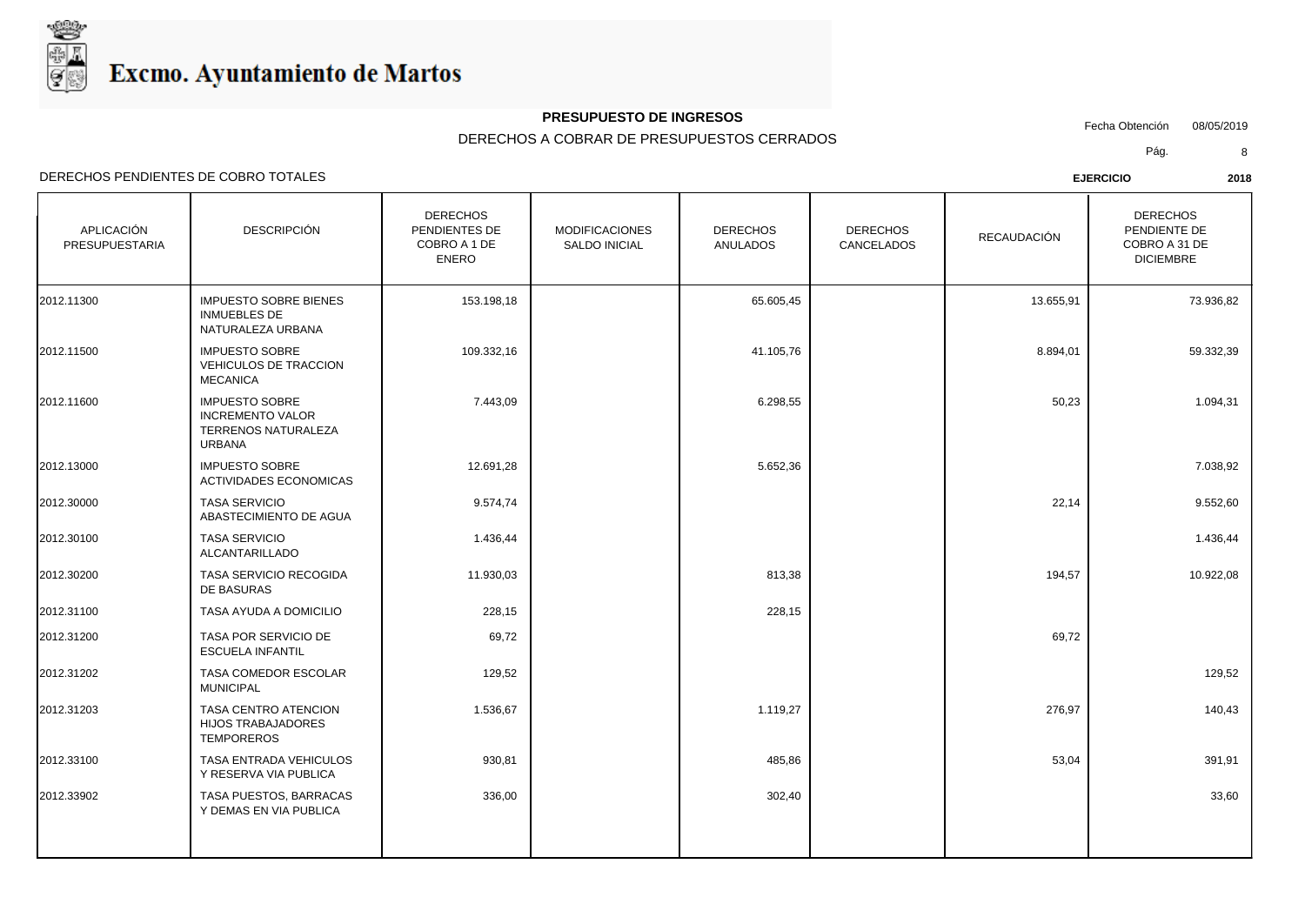

ACTIVIDADES ECONOMICAS

### **PRESUPUESTO DE INGRESOS**

Fecha Obtención 08/05/2019

DERECHOS A COBRAR DE PRESUPUESTOS CERRADOS

Pág. 9

| APLICACIÓN<br>PRESUPUESTARIA | <b>DESCRIPCIÓN</b>                                                                       | <b>DERECHOS</b><br>PENDIENTES DE<br>COBRO A 1 DE<br><b>ENERO</b> | <b>MODIFICACIONES</b><br><b>SALDO INICIAL</b> | <b>DERECHOS</b><br><b>ANULADOS</b> | <b>DERECHOS</b><br>CANCELADOS | RECAUDACIÓN | <b>DERECHOS</b><br>PENDIENTE DE<br>COBRO A 31 DE<br><b>DICIEMBRE</b> |
|------------------------------|------------------------------------------------------------------------------------------|------------------------------------------------------------------|-----------------------------------------------|------------------------------------|-------------------------------|-------------|----------------------------------------------------------------------|
| 2012.38900                   | REINTEGRO DE PAGOS<br>POR OPERACIONES<br><b>CORRIENTES</b>                               | 32.168,73                                                        |                                               |                                    |                               |             | 32.168,73                                                            |
| 2012.39100                   | <b>MULTAS POR</b><br><b>INFRACCIONES</b><br><b>URBANISTICAS</b>                          | 187,50                                                           |                                               | 187,50                             |                               |             |                                                                      |
| 2012.39120                   | <b>MULTAS POLICIA LOCAL</b>                                                              | 45.073,68                                                        |                                               | 19.567,60                          |                               | 3.187,16    | 22.318,92                                                            |
| 2012.39190                   | OTRAS MULTAS Y<br><b>SANCIONES</b>                                                       | 16.287,36                                                        |                                               | 11.426,33                          |                               | 601,00      | 4.260,03                                                             |
| 2012.39610                   | <b>CUOTA URB, AMPL.</b><br>POLIGONO INDUSTRIAL                                           | 31.947,44                                                        |                                               | 3.749,74                           |                               |             | 28.197,70                                                            |
| 2012.39901                   | RECURSOS EVENTUALES<br>(INDETERMINADOS)                                                  | 22.771,46                                                        |                                               |                                    |                               |             | 22.771,46                                                            |
| 2012.39903                   | <b>EJECUCION SUBSIDIARIA</b><br>DE OBRAS                                                 | 28.351,02                                                        |                                               | 28.351,02                          |                               |             |                                                                      |
| 2012.54100                   | ARRENDAMIENTO FINCAS<br><b>URBANAS</b>                                                   | 777,70                                                           |                                               | 530,25                             |                               |             | 247,45                                                               |
| 2013.11200                   | <b>IMPUESTO SOBRE BIENES</b><br><b>INMUEBLES DE</b><br>NATURALEZA RUSTICA                | 6.915,80                                                         |                                               | 1.122,99                           |                               | 149,80      | 5.643,01                                                             |
| 2013.11300                   | <b>IMPUESTO SOBRE BIENES</b><br><b>INMUEBLES DE</b><br>NATURALEZA URBANA                 | 221.422,37                                                       |                                               | 56.105,03                          | 92,78                         | 14.950,85   | 150.273,71                                                           |
| 2013.11500                   | <b>IMPUESTO SOBRE</b><br><b>VEHICULOS DE TRACCION</b><br><b>MECANICA</b>                 | 146.410,95                                                       |                                               | 41.253,90                          |                               | 10.341,92   | 94.815,13                                                            |
| 2013.11600                   | <b>IMPUESTO SOBRE</b><br><b>INCREMENTO VALOR</b><br>TERRENOS NATURALEZA<br><b>URBANA</b> | 20.598,56                                                        |                                               | 3.021,87                           |                               | 8.071,53    | 9.505,16                                                             |
| 2013.13000                   | <b>IMPUESTO SOBRE</b>                                                                    | 9.693,20                                                         |                                               | 1.986,96                           |                               |             | 7.706,24                                                             |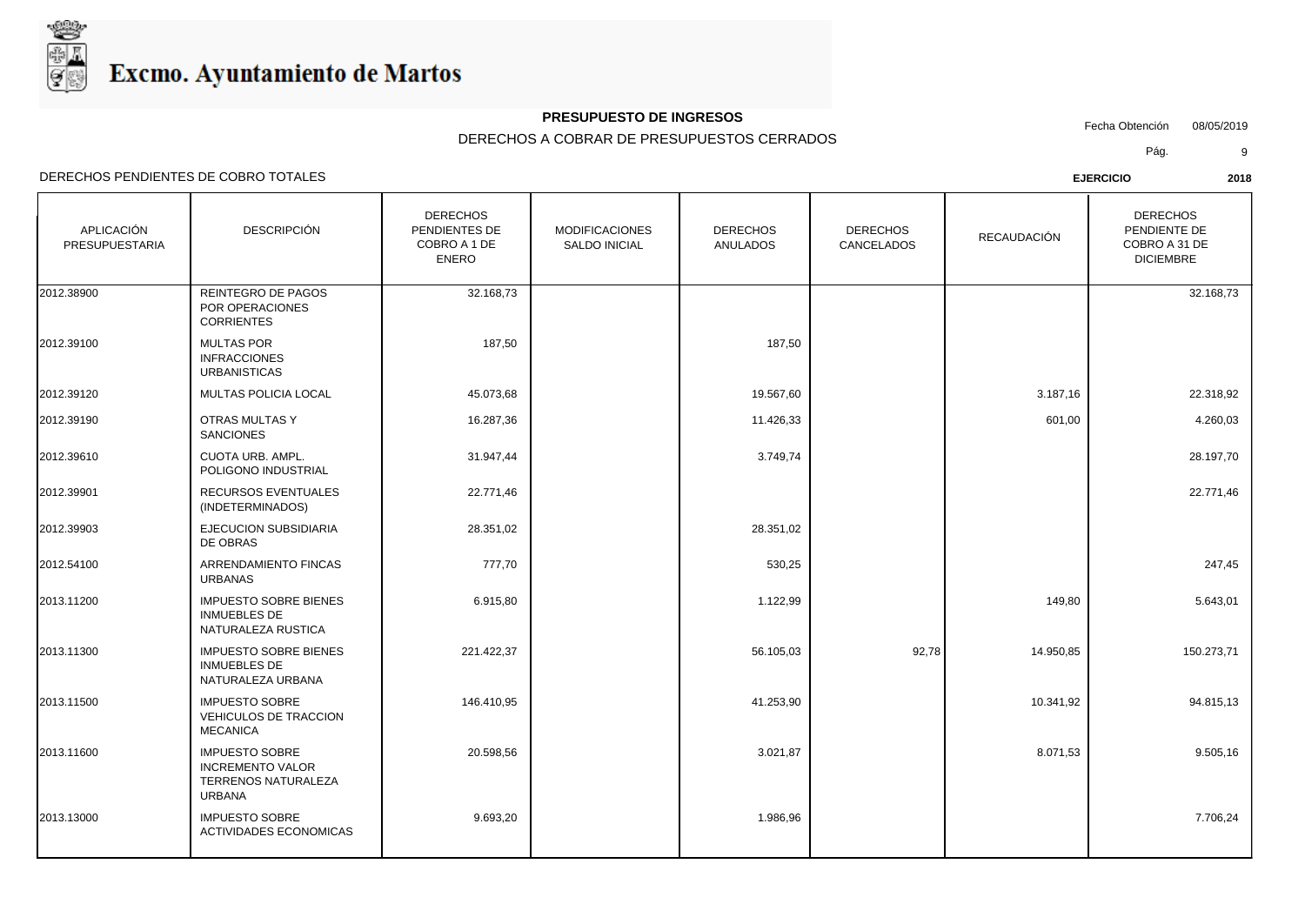

## **PRESUPUESTO DE INGRESOS**

Fecha Obtención 08/05/2019

DERECHOS A COBRAR DE PRESUPUESTOS CERRADOS

Pág. 10

| APLICACIÓN<br>PRESUPUESTARIA | <b>DESCRIPCIÓN</b>                                                                 | <b>DERECHOS</b><br>PENDIENTES DE<br>COBRO A 1 DE<br><b>ENERO</b> | <b>MODIFICACIONES</b><br>SALDO INICIAL | <b>DERECHOS</b><br><b>ANULADOS</b> | <b>DERECHOS</b><br>CANCELADOS | RECAUDACIÓN | <b>DERECHOS</b><br>PENDIENTE DE<br>COBRO A 31 DE<br><b>DICIEMBRE</b> |
|------------------------------|------------------------------------------------------------------------------------|------------------------------------------------------------------|----------------------------------------|------------------------------------|-------------------------------|-------------|----------------------------------------------------------------------|
| 2013.30000                   | <b>TASA SERVICIO</b><br>ABASTECIMIENTO DE AGUA                                     | 6.998,19                                                         |                                        | 98,31                              |                               | 380,50      | 6.519,38                                                             |
| 2013.30100                   | <b>TASA SERVICIO</b><br>ALCANTARILLADO                                             | 1.107,78                                                         |                                        | 29,50                              |                               | 60,21       | 1.018,07                                                             |
| 2013.30200                   | TASA SERVICIO RECOGIDA<br>DE BASURAS                                               | 13.445,00                                                        |                                        | 1.990,78                           |                               | 503,49      | 10.950,73                                                            |
| 2013.31100                   | TASA AYUDA A DOMICILIO                                                             | 50,05                                                            |                                        | 50,05                              |                               |             |                                                                      |
| 2013.31200                   | TASA POR SERVICIO DE<br><b>ESCUELA INFANTIL</b>                                    | 278,88                                                           |                                        | 139,44                             |                               |             | 139,44                                                               |
| 2013.31202                   | TASA COMEDOR ESCOLAR<br><b>MUNICIPAL</b>                                           | 311,57                                                           |                                        |                                    |                               |             | 311,57                                                               |
| 2013.31902                   | TASA ESTACION DE<br><b>AUTOBUSES</b>                                               | 428,00                                                           |                                        | 160,50                             |                               |             | 267,50                                                               |
| 2013.32200                   | <b>CEDULAS DE</b><br><b>HABITABILIDAD Y</b><br>LICENCIAS DE 1ª<br><b>OCUPACION</b> | 152,78                                                           |                                        | 152,78                             |                               |             |                                                                      |
| 2013.32500                   | <b>TASA EXPEDICION</b><br>DOCUMENTOS ADTVOS.,<br>UTIL. FOTOCOP. Y FAX.             | 16,95                                                            |                                        | 16,95                              |                               |             |                                                                      |
| 2013.32600                   | TASA POR RETIRADA DE<br>VEHICULOS DE LA VIA<br><b>PUBLICA</b>                      | 100,30                                                           |                                        | 100,30                             |                               |             |                                                                      |
| 2013.33100                   | TASA ENTRADA VEHICULOS<br>Y RESERVA VIA PUBLICA                                    | 1.551,42                                                         |                                        | 689,52                             |                               | 119,34      | 742,56                                                               |
| 2013.33500                   | TASA POR OCUPACION DE<br>LA VIA PUBLICA CON<br><b>TERRAZAS</b>                     | 174,40                                                           |                                        |                                    |                               | 174,40      |                                                                      |
| 2013.33900                   | <b>TASA OCUPACION</b><br>SUBSUELO, SUELO DE LA<br><b>VIA PUBLICA</b>               | 125,26                                                           |                                        |                                    |                               |             | 125,26                                                               |
|                              |                                                                                    |                                                                  |                                        |                                    |                               |             |                                                                      |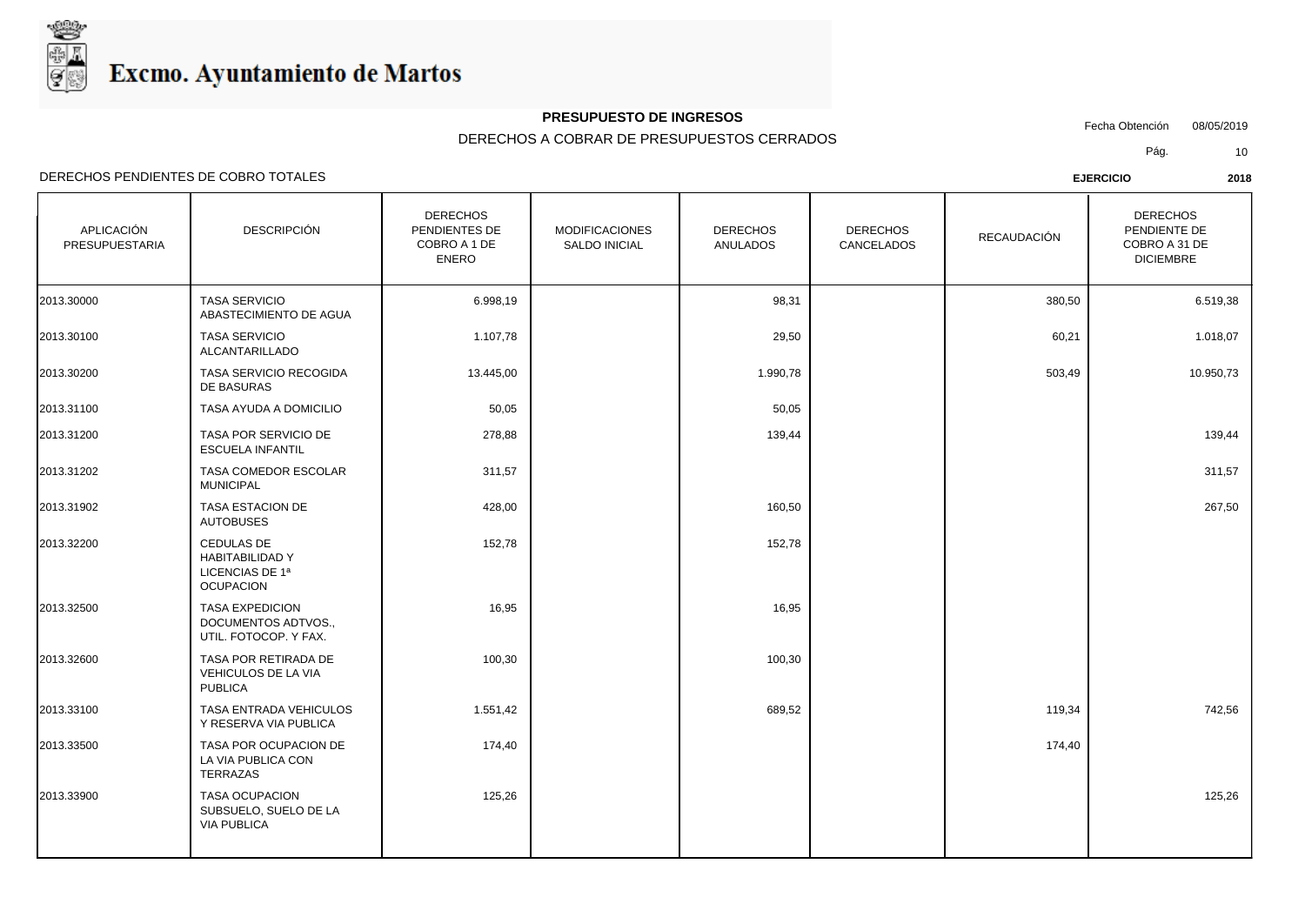

## **PRESUPUESTO DE INGRESOS**

Fecha Obtención 08/05/2019

DERECHOS A COBRAR DE PRESUPUESTOS CERRADOS

Pág. 11

| <b>APLICACIÓN</b><br>PRESUPUESTARIA | <b>DESCRIPCIÓN</b>                                                                         | <b>DERECHOS</b><br>PENDIENTES DE<br>COBRO A 1 DE<br><b>ENERO</b> | <b>MODIFICACIONES</b><br><b>SALDO INICIAL</b> | <b>DERECHOS</b><br><b>ANULADOS</b> | <b>DERECHOS</b><br>CANCELADOS | RECAUDACIÓN | <b>DERECHOS</b><br>PENDIENTE DE<br>COBRO A 31 DE<br><b>DICIEMBRE</b> |
|-------------------------------------|--------------------------------------------------------------------------------------------|------------------------------------------------------------------|-----------------------------------------------|------------------------------------|-------------------------------|-------------|----------------------------------------------------------------------|
| 2013.33902                          | TASA PUESTOS, BARRACAS<br>Y DEMAS EN VIA PUBLICA                                           | 802,96                                                           |                                               | 718,96                             |                               |             | 84,00                                                                |
| 2013.38900                          | REINTEGRO DE PAGOS<br>POR OPERACIONES<br><b>CORRIENTES</b>                                 | 208,22                                                           |                                               | 208,22                             |                               |             |                                                                      |
| 2013.39120                          | MULTAS POLICIA LOCAL                                                                       | 62.577,90                                                        |                                               | 17.876,71                          |                               | 2.898,36    | 41.802,83                                                            |
| 2013.39190                          | <b>OTRAS MULTAS Y</b><br><b>SANCIONES</b>                                                  | 33.882,15                                                        |                                               | 12.542,04                          |                               | 90,00       | 21.250,11                                                            |
| 2013.39610                          | <b>CUOTA URB. AMPL.</b><br>POLIGONO INDUSTRIAL                                             | 41.784,19                                                        |                                               |                                    |                               |             | 41.784,19                                                            |
| 2013.39901                          | RECURSOS EVENTUALES<br>(INDETERMINADOS)                                                    | 1.553,83                                                         |                                               |                                    |                               |             | 1.553,83                                                             |
| 2013.54100                          | ARRENDAMIENTO FINCAS<br><b>URBANAS</b>                                                     | 2.046,64                                                         |                                               | 880,09                             |                               |             | 1.166,55                                                             |
| 2013.55901                          | <b>CONCESIONES</b><br><b>EXPLOTACIONES BARES,</b><br>RESTAURANTES, CAFES Y<br><b>OTROS</b> | 11.880,04                                                        |                                               |                                    |                               |             | 11.880,04                                                            |
| 2013.72000                          | TRANSF. DE CAPITAL DE LA<br>ADMON. GRAL. DEL ESTADO                                        | 70.868,34                                                        |                                               |                                    |                               | 70.868,34   |                                                                      |
| 2014.11200                          | <b>IMPUESTO SOBRE BIENES</b><br><b>INMUEBLES DE</b><br>NATURALEZA RUSTICA                  | 13.452,91                                                        |                                               | 300,79                             |                               | 143,72      | 13.008,40                                                            |
| 2014.11300                          | <b>IMPUESTO SOBRE BIENES</b><br><b>INMUEBLES DE</b><br>NATURALEZA URBANA                   | 290.882,29                                                       |                                               | 15.971,50                          | 92,60                         | 20.400,06   | 254.418,13                                                           |
| 2014.11500                          | <b>IMPUESTO SOBRE</b><br>VEHICULOS DE TRACCION<br><b>MECANICA</b>                          | 160.145,26                                                       |                                               | 17.563,61                          |                               | 11.330,11   | 131.251,54                                                           |
|                                     |                                                                                            |                                                                  |                                               |                                    |                               |             |                                                                      |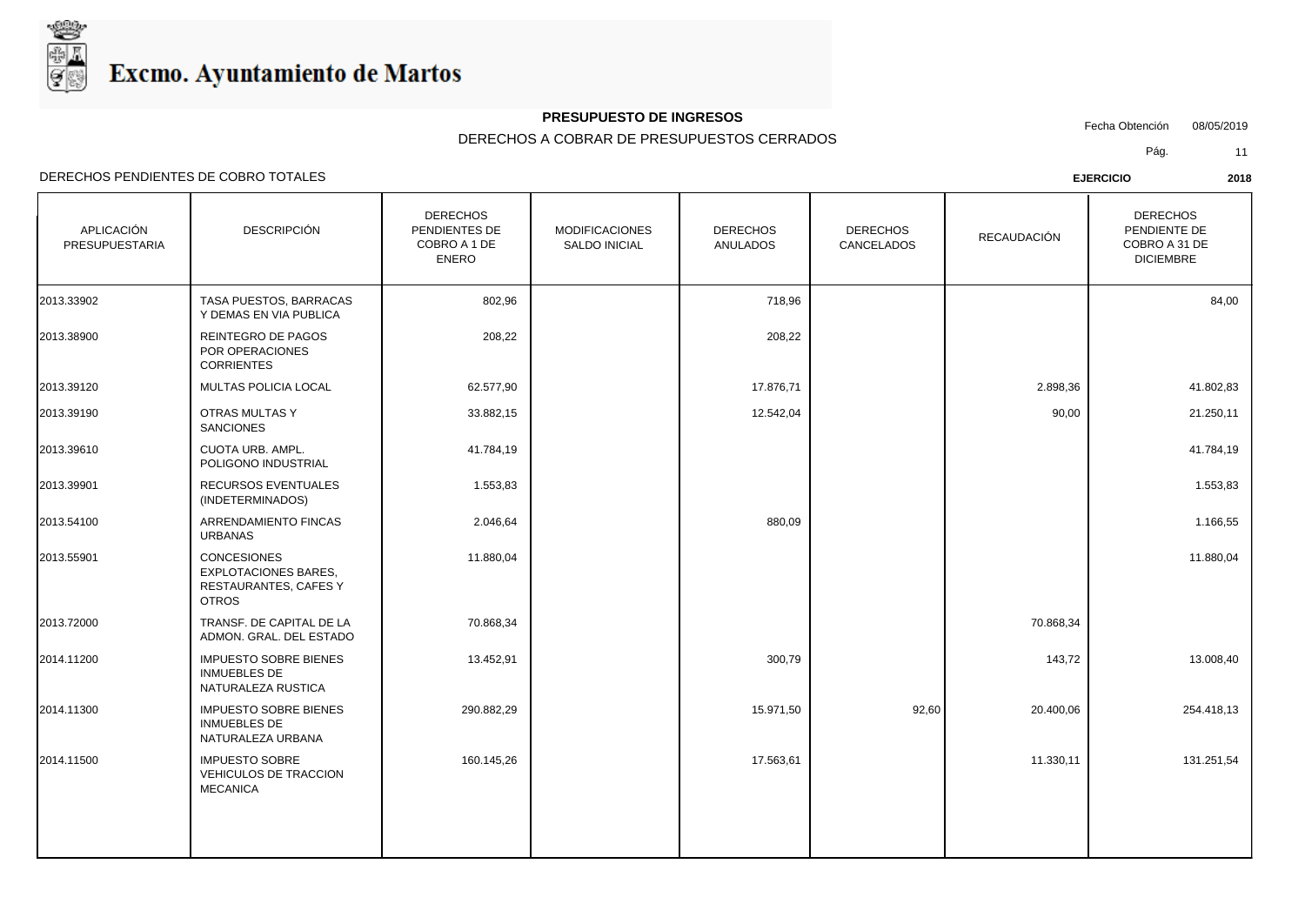

## **PRESUPUESTO DE INGRESOS**

Fecha Obtención 08/05/2019

DERECHOS A COBRAR DE PRESUPUESTOS CERRADOS

Pág. 12

| APLICACIÓN<br>PRESUPUESTARIA | <b>DESCRIPCIÓN</b>                                                                       | <b>DERECHOS</b><br>PENDIENTES DE<br>COBRO A 1 DE<br><b>ENERO</b> | <b>MODIFICACIONES</b><br><b>SALDO INICIAL</b> | <b>DERECHOS</b><br><b>ANULADOS</b> | <b>DERECHOS</b><br><b>CANCELADOS</b> | RECAUDACIÓN | <b>DERECHOS</b><br>PENDIENTE DE<br>COBRO A 31 DE<br><b>DICIEMBRE</b> |
|------------------------------|------------------------------------------------------------------------------------------|------------------------------------------------------------------|-----------------------------------------------|------------------------------------|--------------------------------------|-------------|----------------------------------------------------------------------|
| 2014.11600                   | <b>IMPUESTO SOBRE</b><br><b>INCREMENTO VALOR</b><br>TERRENOS NATURALEZA<br><b>URBANA</b> | 27.703,97                                                        |                                               | 1.825,14                           |                                      | 1.017,08    | 24.861,75                                                            |
| 2014.13000                   | <b>IMPUESTO SOBRE</b><br><b>ACTIVIDADES ECONOMICAS</b>                                   | 7.095,08                                                         |                                               |                                    |                                      |             | 7.095,08                                                             |
| 2014.29000                   | <b>IMPUESTO SOBRE</b><br>CONSTRUCCIONES,<br><b>INSTALACIONES Y OBRAS</b>                 | 525,32                                                           |                                               | 525,32                             |                                      |             |                                                                      |
| 2014.30000                   | <b>TASA SERVICIO</b><br>ABASTECIMIENTO DE AGUA                                           | 6.729,38                                                         |                                               |                                    |                                      | 1.844,32    | 4.885,06                                                             |
| 2014.30100                   | <b>TASA SERVICIO</b><br>ALCANTARILLADO                                                   | 1.314,53                                                         |                                               |                                    |                                      | 107,36      | 1.207,17                                                             |
| 2014.30200                   | TASA SERVICIO RECOGIDA<br>DE BASURAS                                                     | 9.602,07                                                         |                                               | 989,67                             |                                      | 588,95      | 8.023,45                                                             |
| 2014.31100                   | TASA AYUDA A DOMICILIO                                                                   | 5,20                                                             |                                               |                                    |                                      |             | 5,20                                                                 |
| 2014.31200                   | TASA POR SERVICIO DE<br><b>ESCUELA INFANTIL</b>                                          | 568,74                                                           |                                               |                                    |                                      |             | 568,74                                                               |
| 2014.31902                   | TASA ESTACION DE<br><b>AUTOBUSES</b>                                                     | 160,50                                                           |                                               |                                    |                                      |             | 160,50                                                               |
| 2014.31903                   | TASA EMISORA MUNICIPAL                                                                   | 334,13                                                           |                                               |                                    |                                      | 249,60      | 84,53                                                                |
| 2014.32100                   | <b>TASA LICENCIAS</b><br><b>URBANISTICAS</b>                                             | 133,95                                                           |                                               | 133,95                             |                                      |             |                                                                      |
| 2014.32200                   | <b>CEDULAS DE</b><br><b>HABITABILIDAD Y</b><br>LICENCIAS DE 1ª<br><b>OCUPACION</b>       | 15,00                                                            |                                               |                                    |                                      | 15,00       |                                                                      |
| 2014.32500                   | <b>TASA EXPEDICION</b><br>DOCUMENTOS ADTVOS.,<br>UTIL. FOTOCOP. Y FAX.                   | 37,35                                                            |                                               | 30,55                              |                                      | 6,80        |                                                                      |
| 2014.33100                   | TASA ENTRADA VEHICULOS<br>Y RESERVA VIA PUBLICA                                          | 2.105,84                                                         |                                               | 424,32                             |                                      | 172,38      | 1.509,14                                                             |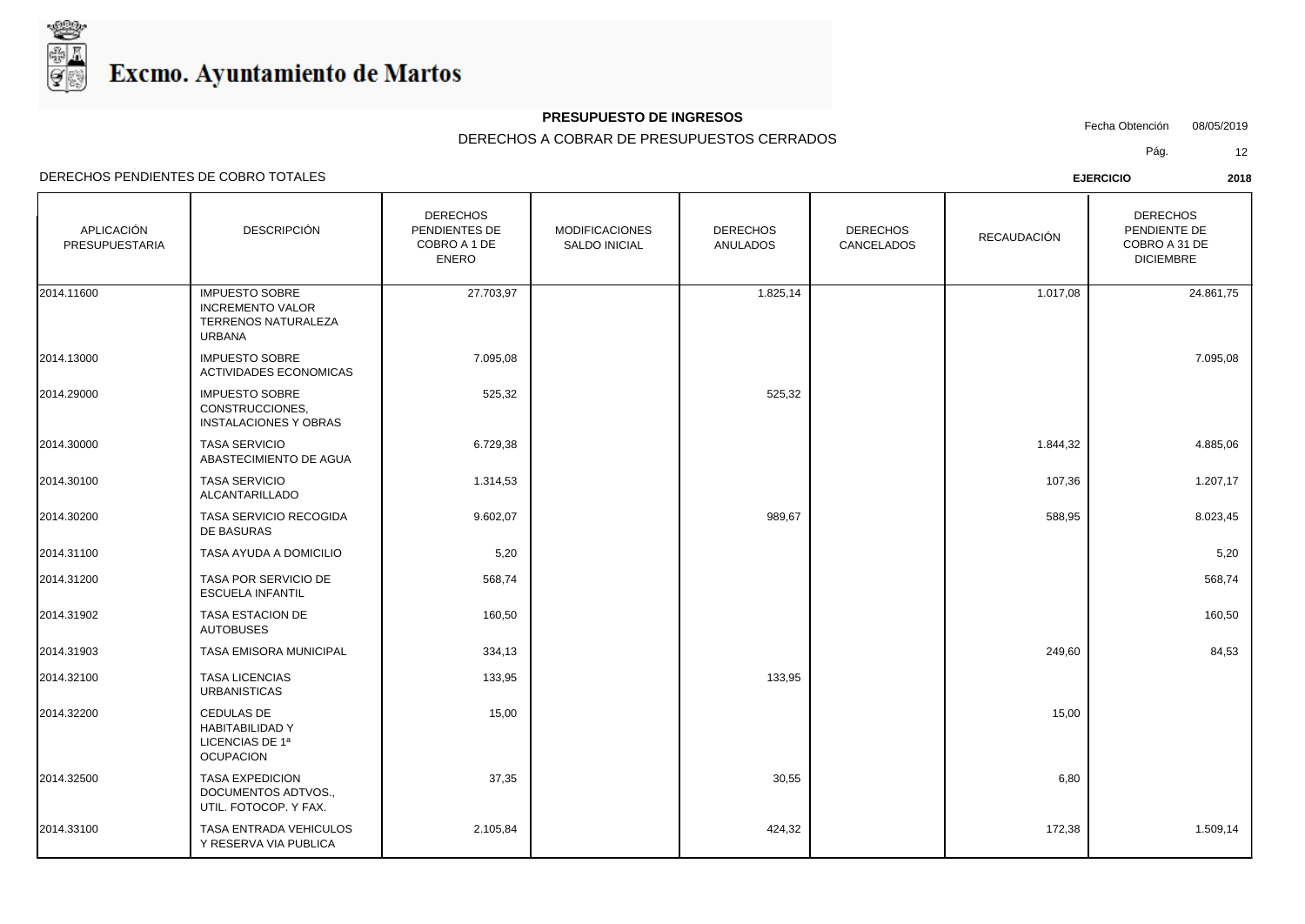

## **PRESUPUESTO DE INGRESOS**

Fecha Obtención 08/05/2019

DERECHOS A COBRAR DE PRESUPUESTOS CERRADOS

Pág. 13

| APLICACIÓN<br>PRESUPUESTARIA | <b>DESCRIPCIÓN</b>                                                                         | <b>DERECHOS</b><br>PENDIENTES DE<br>COBRO A 1 DE<br><b>ENERO</b> | <b>MODIFICACIONES</b><br>SALDO INICIAL | <b>DERECHOS</b><br><b>ANULADOS</b> | <b>DERECHOS</b><br>CANCELADOS | RECAUDACIÓN | <b>DERECHOS</b><br>PENDIENTE DE<br>COBRO A 31 DE<br><b>DICIEMBRE</b> |
|------------------------------|--------------------------------------------------------------------------------------------|------------------------------------------------------------------|----------------------------------------|------------------------------------|-------------------------------|-------------|----------------------------------------------------------------------|
| 2014.33400                   | TASA POR APERTURA DE<br>CALAS Y ZANJAS EN LA VIA<br><b>PUBLICA</b>                         | 32,71                                                            |                                        | 32,71                              |                               |             |                                                                      |
| 2014.33902                   | TASA PUESTOS, BARRACAS<br>Y DEMAS EN VIA PUBLICA                                           | 336,00                                                           |                                        | 67,20                              |                               |             | 268,80                                                               |
| 2014.38900                   | REINTEGRO DE PAGOS<br>POR OPERACIONES<br><b>CORRIENTES</b>                                 | 13.621,92                                                        |                                        |                                    |                               |             | 13.621,92                                                            |
| 2014.39120                   | <b>MULTAS POLICIA LOCAL</b>                                                                | 58.289,03                                                        |                                        | 5.847,92                           |                               | 3.611,37    | 48.829,74                                                            |
| 2014.39190                   | OTRAS MULTAS Y<br><b>SANCIONES</b>                                                         | 48.084,36                                                        |                                        |                                    |                               | 100,00      | 47.984,36                                                            |
| 2014.39610                   | CUOTA URB. AMPL.<br>POLIGONO INDUSTRIAL                                                    | 5.082,37                                                         |                                        | 2.645,77                           |                               |             | 2.436,60                                                             |
| 2014.45080                   | OTRAS TRANSF.<br><b>CORRIENTES DE LA</b><br>ADMON. GRAL. JUNTA A.                          | 4.140,72                                                         |                                        |                                    |                               |             | 4.140,72                                                             |
| 2014.54100                   | ARRENDAMIENTO FINCAS<br><b>URBANAS</b>                                                     | 2.757,30                                                         |                                        |                                    |                               | 28,03       | 2.729,27                                                             |
| 2014.55901                   | <b>CONCESIONES</b><br><b>EXPLOTACIONES BARES,</b><br>RESTAURANTES, CAFES Y<br><b>OTROS</b> | 2.750,00                                                         |                                        | 550,00                             |                               |             | 2.200,00                                                             |
| 2015.11200                   | <b>IMPUESTO SOBRE BIENES</b><br><b>INMUEBLES DE</b><br>NATURALEZA RUSTICA                  | 9.929,31                                                         |                                        | 140,90                             |                               | 189,68      | 9.598,73                                                             |
| 2015.11300                   | <b>IMPUESTO SOBRE BIENES</b><br><b>INMUEBLES DE</b><br>NATURALEZA URBANA                   | 199.370,49                                                       |                                        | 3.254,30                           | 134,64                        | 29.902,28   | 166.079,27                                                           |
| 2015.11500                   | <b>IMPUESTO SOBRE</b><br>VEHICULOS DE TRACCION<br><b>MECANICA</b>                          | 168.678,97                                                       |                                        | 1.307,30                           |                               | 12.358,95   | 155.012,72                                                           |
|                              |                                                                                            |                                                                  |                                        |                                    |                               |             |                                                                      |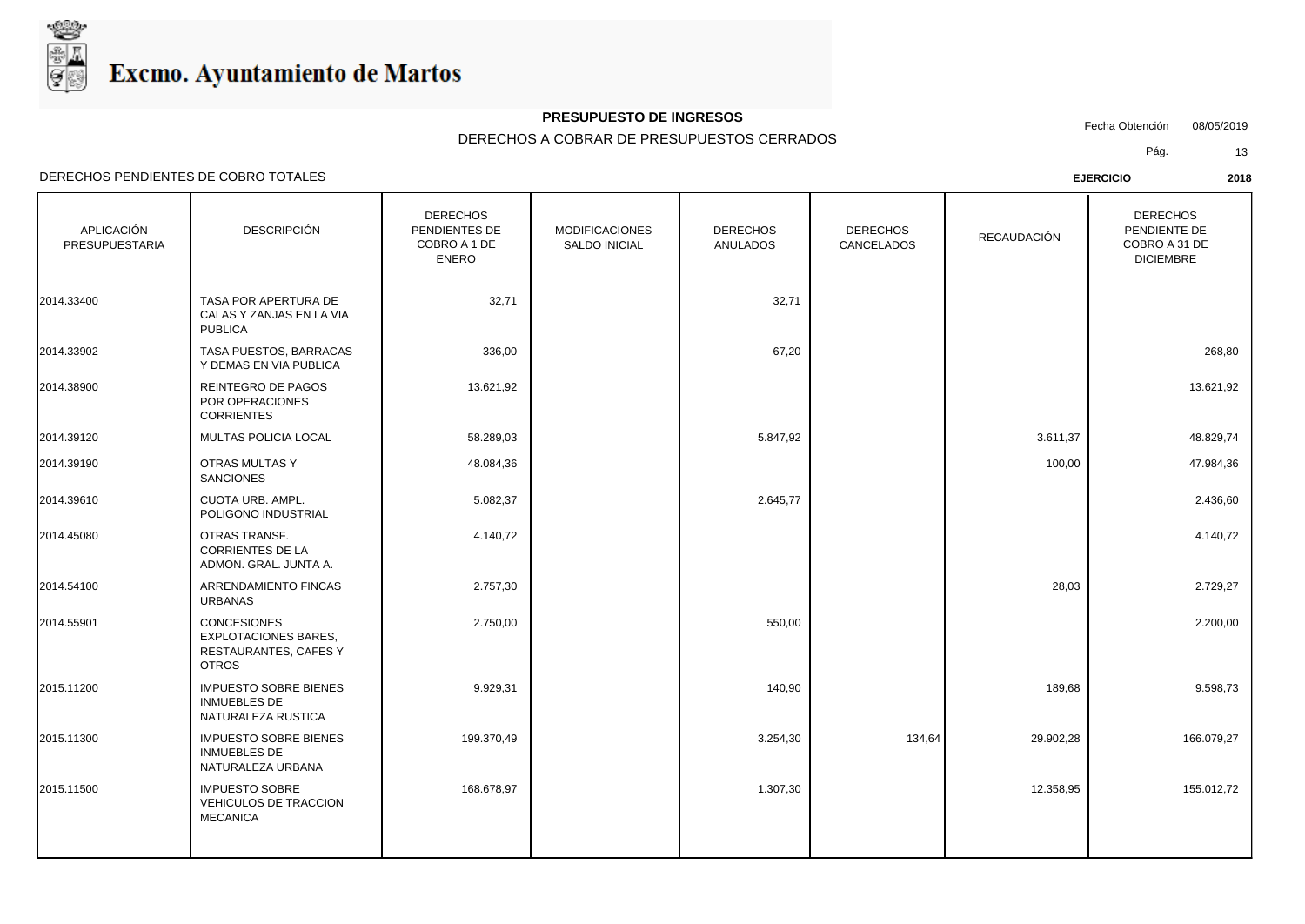

## **PRESUPUESTO DE INGRESOS**

Fecha Obtención 08/05/2019

DERECHOS A COBRAR DE PRESUPUESTOS CERRADOS

Pág. 14

| APLICACIÓN<br><b>PRESUPUESTARIA</b> | <b>DESCRIPCIÓN</b>                                                                       | <b>DERECHOS</b><br>PENDIENTES DE<br>COBRO A 1 DE<br><b>ENERO</b> | <b>MODIFICACIONES</b><br><b>SALDO INICIAL</b> | <b>DERECHOS</b><br><b>ANULADOS</b> | <b>DERECHOS</b><br>CANCELADOS | <b>RECAUDACIÓN</b> | <b>DERECHOS</b><br>PENDIENTE DE<br>COBRO A 31 DE<br><b>DICIEMBRE</b> |
|-------------------------------------|------------------------------------------------------------------------------------------|------------------------------------------------------------------|-----------------------------------------------|------------------------------------|-------------------------------|--------------------|----------------------------------------------------------------------|
| 2015.11600                          | <b>IMPUESTO SOBRE</b><br><b>INCREMENTO VALOR</b><br><b>TERRENOS NATURALEZA</b><br>URBANA | 54.728,03                                                        |                                               |                                    |                               | 786,03             | 53.942,00                                                            |
| 2015.13000                          | <b>IMPUESTO SOBRE</b><br><b>ACTIVIDADES ECONOMICAS</b>                                   | 5.638,67                                                         |                                               |                                    |                               |                    | 5.638,67                                                             |
| 2015.29000                          | <b>IMPUESTO SOBRE</b><br>CONSTRUCCIONES,<br><b>INSTALACIONES Y OBRAS</b>                 | 12.768,51                                                        |                                               | 271,52                             |                               |                    | 12.496,99                                                            |
| 2015.30000                          | <b>TASA SERVICIO</b><br>ABASTECIMIENTO DE AGUA                                           | 7.367,96                                                         |                                               |                                    |                               | 363,47             | 7.004,49                                                             |
| 2015.30100                          | <b>TASA SERVICIO</b><br>ALCANTARILLADO                                                   | 1.827,69                                                         |                                               |                                    |                               | 32,09              | 1.795,60                                                             |
| 2015.30200                          | TASA SERVICIO RECOGIDA<br>DE BASURAS                                                     | 12.243,53                                                        |                                               |                                    |                               | 361,28             | 11.882,25                                                            |
| 2015.31100                          | TASA AYUDA A DOMICILIO                                                                   | 6,83                                                             |                                               |                                    |                               |                    | 6,83                                                                 |
| 2015.31101                          | <b>TASA UNIDAD ESTANCIA</b><br><b>DIURNA CON TERAPIA</b><br>OCUPACIONAL LA PEÑA          | 91,73                                                            |                                               |                                    |                               |                    | 91,73                                                                |
| 2015.31200                          | TASA POR SERVICIO DE<br><b>ESCUELA INFANTIL</b>                                          | 488,04                                                           |                                               |                                    |                               | 95,10              | 392,94                                                               |
| 2015.31900                          | <b>TASA POR SERVICIO DE</b><br><b>CEMENTERIO MUNICIPAL</b>                               | 2.214,80                                                         |                                               | 129,30                             |                               | 166,70             | 1.918,80                                                             |
| 2015.31903                          | <b>TASA EMISORA MUNICIPAL</b>                                                            | 259,07                                                           |                                               |                                    |                               |                    | 259,07                                                               |
| 2015.32100                          | <b>TASA LICENCIAS</b><br><b>URBANISTICAS</b>                                             | 5.987,92                                                         |                                               | 127,53                             |                               |                    | 5.860,39                                                             |
| 2015.32500                          | <b>TASA EXPEDICION</b><br>DOCUMENTOS ADTVOS.,<br>UTIL. FOTOCOP. Y FAX.                   | 92,70                                                            |                                               | 23,75                              |                               |                    | 68,95                                                                |
| 2015.33100                          | TASA ENTRADA VEHICULOS<br>Y RESERVA VIA PUBLICA                                          | 2.574,54                                                         |                                               | 106,08                             |                               | 198,90             | 2.269,56                                                             |
|                                     |                                                                                          |                                                                  |                                               |                                    |                               |                    |                                                                      |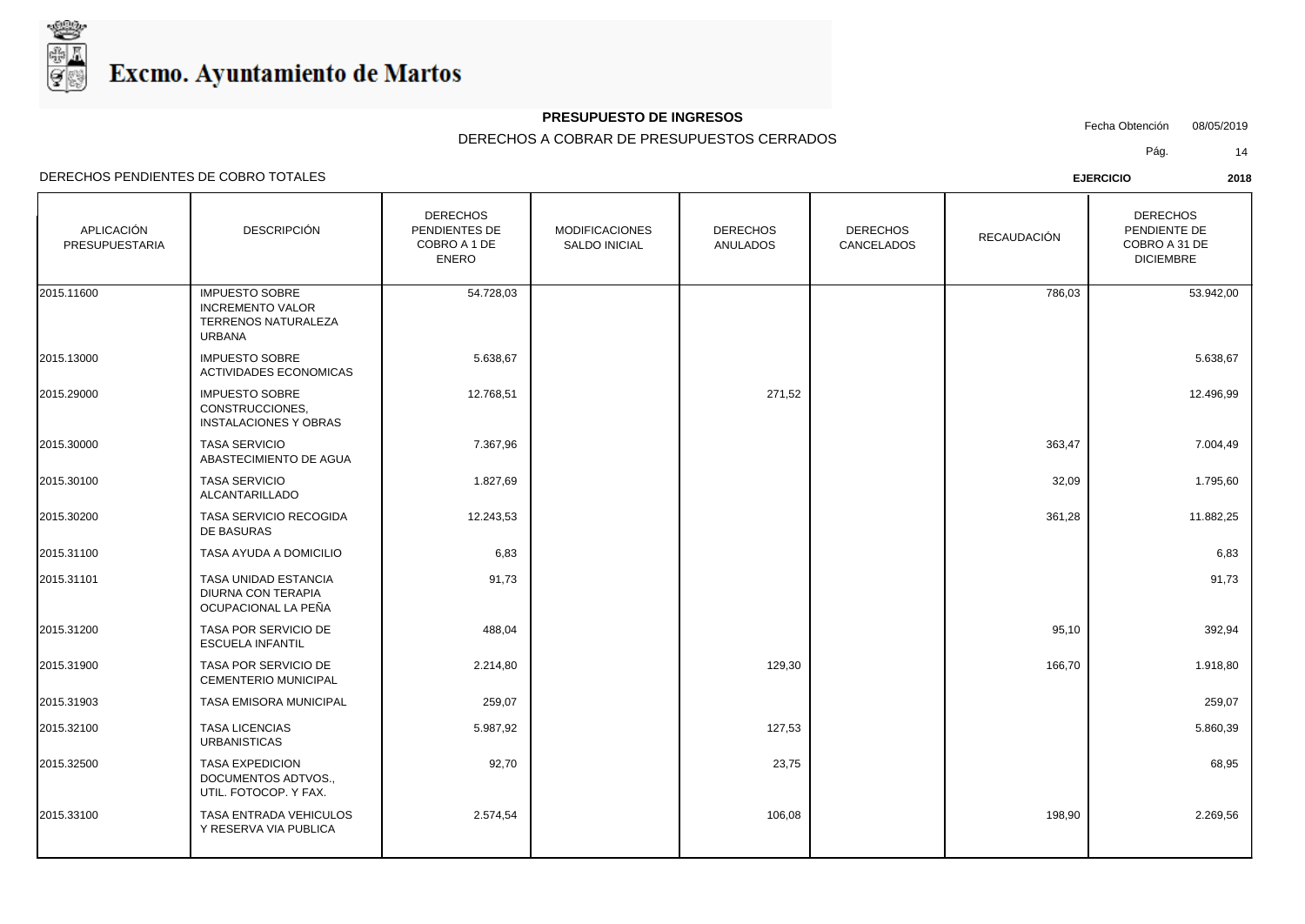

## **PRESUPUESTO DE INGRESOS**

Fecha Obtención 08/05/2019

DERECHOS A COBRAR DE PRESUPUESTOS CERRADOS

Pág. 15

| APLICACIÓN<br>PRESUPUESTARIA | <b>DESCRIPCIÓN</b>                                                        | <b>DERECHOS</b><br>PENDIENTES DE<br>COBRO A 1 DE<br><b>ENERO</b> | <b>MODIFICACIONES</b><br>SALDO INICIAL | <b>DERECHOS</b><br><b>ANULADOS</b> | <b>DERECHOS</b><br>CANCELADOS | <b>RECAUDACIÓN</b> | <b>DERECHOS</b><br>PENDIENTE DE<br>COBRO A 31 DE<br><b>DICIEMBRE</b> |
|------------------------------|---------------------------------------------------------------------------|------------------------------------------------------------------|----------------------------------------|------------------------------------|-------------------------------|--------------------|----------------------------------------------------------------------|
| 2015.33500                   | TASA POR OCUPACION DE<br>LA VIA PUBLICA CON<br>TERRAZAS                   | 318,00                                                           |                                        |                                    |                               |                    | 318,00                                                               |
| 2015.33900                   | <b>TASA OCUPACION</b><br>SUBSUELO, SUELO DE LA<br><b>VIA PUBLICA</b>      | 70,23                                                            |                                        |                                    |                               |                    | 70,23                                                                |
| 2015.33902                   | TASA PUESTOS, BARRACAS<br>Y DEMAS EN VIA PUBLICA                          | 336,00                                                           |                                        |                                    |                               |                    | 336,00                                                               |
| 2015.38900                   | REINTEGRO DE PAGOS<br>POR OPERACIONES<br><b>CORRIENTES</b>                | 7.052,40                                                         |                                        |                                    |                               |                    | 7.052,40                                                             |
| 2015.39120                   | <b>MULTAS POLICIA LOCAL</b>                                               | 57.056,25                                                        |                                        | 329,40                             |                               | 2.750,88           | 53.975,97                                                            |
| 2015.39190                   | OTRAS MULTAS Y<br><b>SANCIONES</b>                                        | 50.754,92                                                        |                                        |                                    |                               | 204,98             | 50.549,94                                                            |
| 2015.39900                   | ANUNCIOS A CARGO DE<br>PARTICULARES                                       | 147,38                                                           |                                        |                                    |                               |                    | 147,38                                                               |
| 2015.54100                   | ARRENDAMIENTO FINCAS<br><b>URBANAS</b>                                    | 3.358,25                                                         |                                        |                                    |                               | 70,70              | 3.287,55                                                             |
| 2015.76102                   | DIPUTACION: PLAN PROV.<br>COOPERAC, MPAL.                                 | 48.082,25                                                        |                                        |                                    |                               |                    | 48.082,25                                                            |
| 2016.11200                   | <b>IMPUESTO SOBRE BIENES</b><br><b>INMUEBLES DE</b><br>NATURALEZA RUSTICA | 25.504,54                                                        |                                        | 852,50                             |                               | 7.002,26           | 17.649,78                                                            |
| 2016.11300                   | <b>IMPUESTO SOBRE BIENES</b><br><b>INMUEBLES DE</b><br>NATURALEZA URBANA  | 1.506.678,66                                                     |                                        | 49.819,45                          | 2.871,31                      | 414.720,25         | 1.039.267,65                                                         |
| 2016.11500                   | <b>IMPUESTO SOBRE</b><br>VEHICULOS DE TRACCION<br><b>MECANICA</b>         | 173.270,64                                                       |                                        | 1.024,30                           |                               | 15.677,05          | 156.569,29                                                           |
|                              |                                                                           |                                                                  |                                        |                                    |                               |                    |                                                                      |
|                              |                                                                           |                                                                  |                                        |                                    |                               |                    |                                                                      |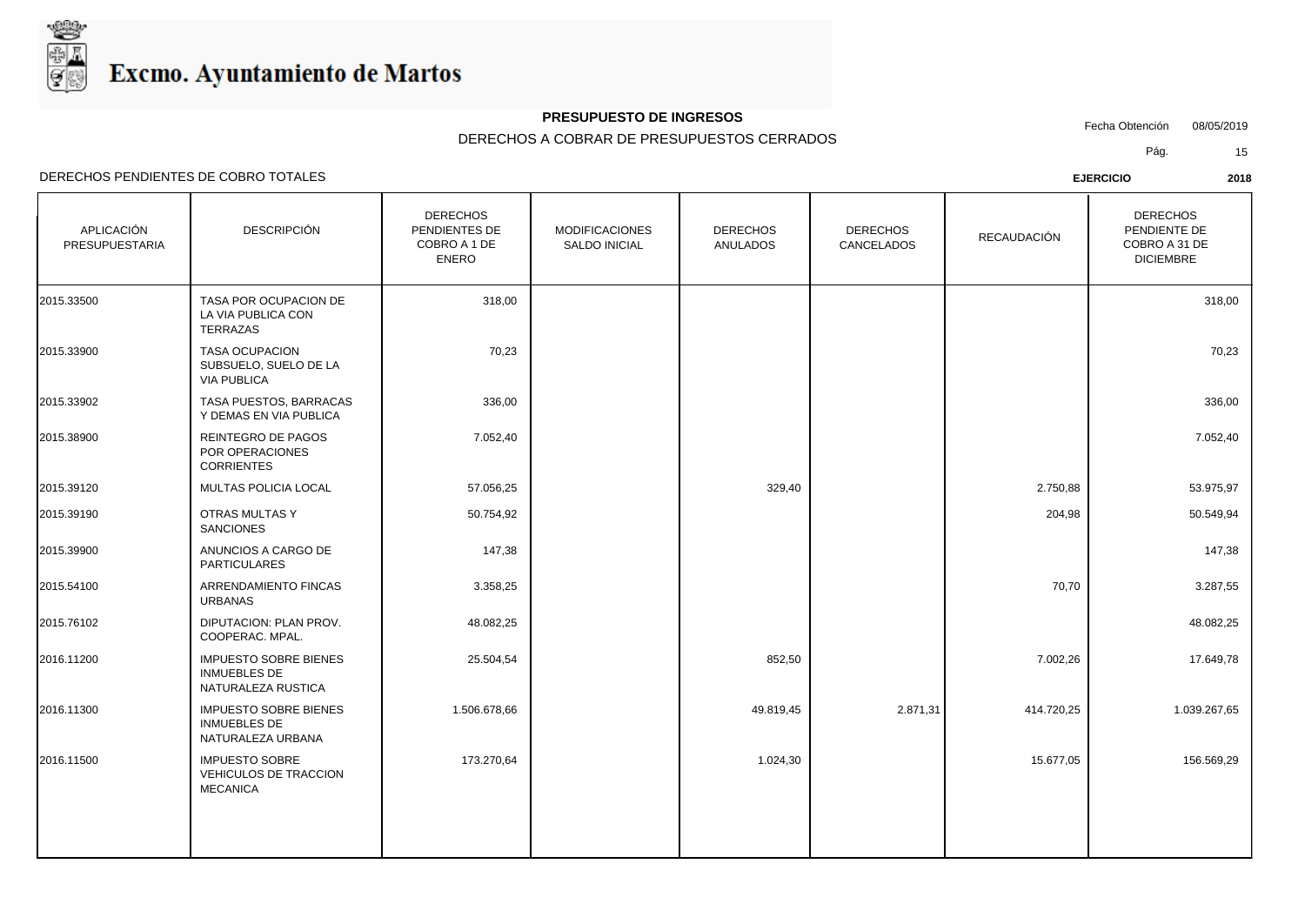

## **PRESUPUESTO DE INGRESOS**

Fecha Obtención 08/05/2019

DERECHOS A COBRAR DE PRESUPUESTOS CERRADOS

Pág. 16

| APLICACIÓN<br>PRESUPUESTARIA | <b>DESCRIPCIÓN</b>                                                                       | <b>DERECHOS</b><br>PENDIENTES DE<br>COBRO A 1 DE<br><b>ENERO</b> | <b>MODIFICACIONES</b><br>SALDO INICIAL | <b>DERECHOS</b><br><b>ANULADOS</b> | <b>DERECHOS</b><br>CANCELADOS | RECAUDACIÓN | <b>DERECHOS</b><br>PENDIENTE DE<br>COBRO A 31 DE<br><b>DICIEMBRE</b> |
|------------------------------|------------------------------------------------------------------------------------------|------------------------------------------------------------------|----------------------------------------|------------------------------------|-------------------------------|-------------|----------------------------------------------------------------------|
| 2016.11600                   | <b>IMPUESTO SOBRE</b><br><b>INCREMENTO VALOR</b><br>TERRENOS NATURALEZA<br><b>URBANA</b> | 310.175,86                                                       |                                        | 20.225,13                          |                               | 203.287,25  | 86.663,48                                                            |
| 2016.13000                   | <b>IMPUESTO SOBRE</b><br><b>ACTIVIDADES ECONOMICAS</b>                                   | 3.759,14                                                         |                                        |                                    |                               | 1.780,61    | 1.978,53                                                             |
| 2016.29000                   | <b>IMPUESTO SOBRE</b><br>CONSTRUCCIONES.<br><b>INSTALACIONES Y OBRAS</b>                 | 25.285,05                                                        |                                        | 9.593,98                           |                               | 15.224,90   | 466,17                                                               |
| 2016.30000                   | <b>TASA SERVICIO</b><br>ABASTECIMIENTO DE AGUA                                           | 13.367,98                                                        |                                        | 3.322,89                           |                               | 4.331,28    | 5.713,81                                                             |
| 2016.30100                   | <b>TASA SERVICIO</b><br>ALCANTARILLADO                                                   | 3.255,47                                                         |                                        | 996,87                             |                               | 1.200,38    | 1.058,22                                                             |
| 2016.30200                   | TASA SERVICIO RECOGIDA<br>DE BASURAS                                                     | 8.299,59                                                         |                                        |                                    |                               | 531,92      | 7.767,67                                                             |
| 2016.31100                   | TASA AYUDA A DOMICILIO                                                                   | 10,07                                                            |                                        |                                    |                               | 2,60        | 7,47                                                                 |
| 2016.31101                   | TASA UNIDAD ESTANCIA<br><b>DIURNA CON TERAPIA</b><br>OCUPACIONAL LA PEÑA                 | 183,46                                                           |                                        |                                    |                               | 140,79      | 42,67                                                                |
| 2016.31200                   | TASA POR SERVICIO DE<br><b>ESCUELA INFANTIL</b>                                          | 306,75                                                           |                                        |                                    |                               | 139,44      | 167,31                                                               |
| 2016.31900                   | TASA POR SERVICIO DE<br><b>CEMENTERIO MUNICIPAL</b>                                      | 5.186,76                                                         |                                        | 469,20                             |                               | 718,85      | 3.998,71                                                             |
| 2016.31903                   | <b>TASA EMISORA MUNICIPAL</b>                                                            | 158,80                                                           |                                        |                                    |                               | 60,80       | 98,00                                                                |
| 2016.32100                   | <b>TASA LICENCIAS</b><br><b>URBANISTICAS</b>                                             | 8.014,67                                                         |                                        | 4.647,18                           |                               |             | 3.367,49                                                             |
| 2016.32200                   | <b>CEDULAS DE</b><br><b>HABITABILIDAD Y</b><br>LICENCIAS DE 1ª<br><b>OCUPACION</b>       | 41,03                                                            |                                        |                                    |                               |             | 41,03                                                                |
|                              |                                                                                          |                                                                  |                                        |                                    |                               |             |                                                                      |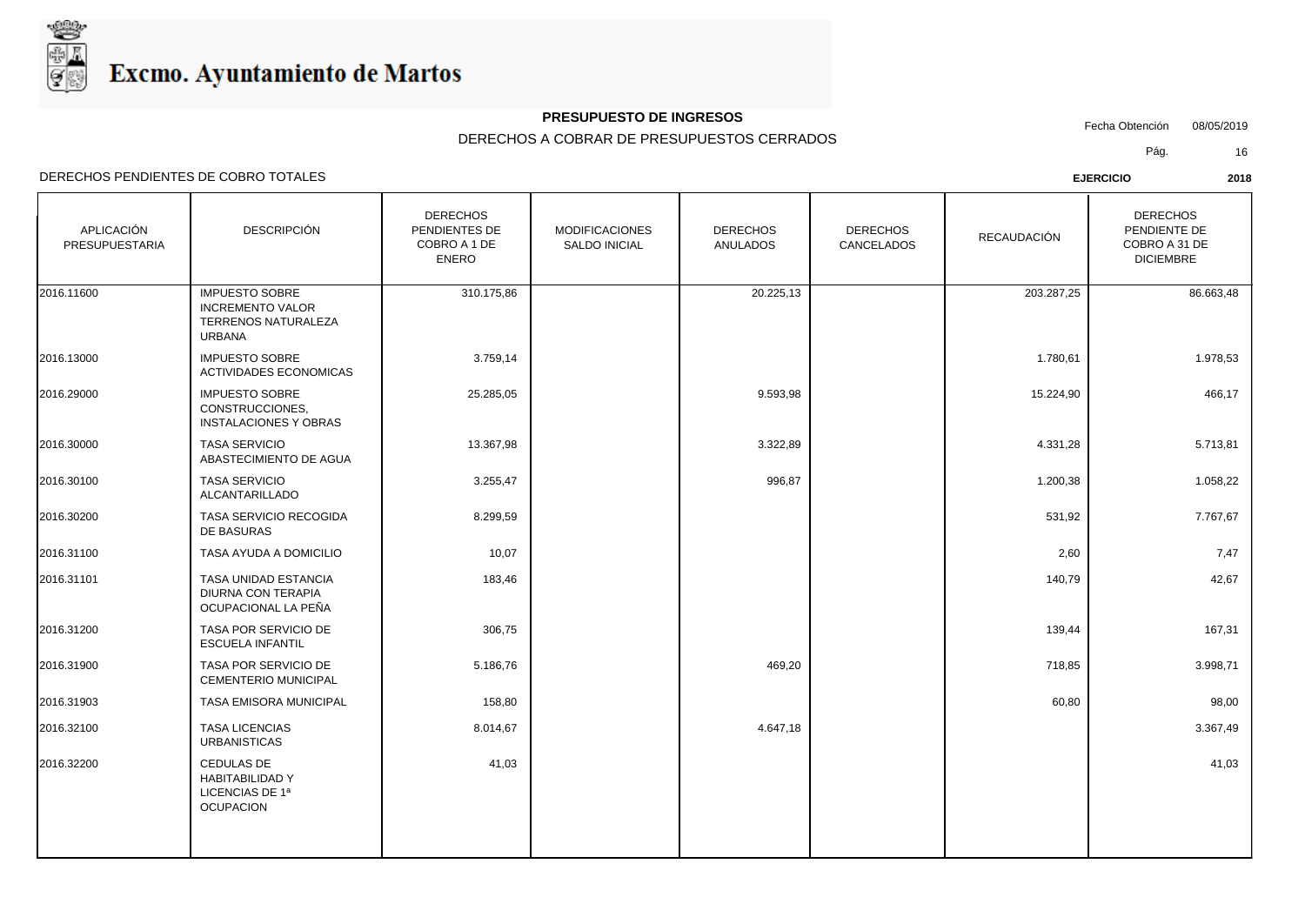

## **PRESUPUESTO DE INGRESOS**

Fecha Obtención 08/05/2019

DERECHOS A COBRAR DE PRESUPUESTOS CERRADOS

Pág. 17

| APLICACIÓN<br>PRESUPUESTARIA | <b>DESCRIPCIÓN</b>                                                            | <b>DERECHOS</b><br>PENDIENTES DE<br>COBRO A 1 DE<br><b>ENERO</b> | <b>MODIFICACIONES</b><br><b>SALDO INICIAL</b> | <b>DERECHOS</b><br><b>ANULADOS</b> | <b>DERECHOS</b><br>CANCELADOS | RECAUDACIÓN | <b>DERECHOS</b><br>PENDIENTE DE<br>COBRO A 31 DE<br><b>DICIEMBRE</b> |
|------------------------------|-------------------------------------------------------------------------------|------------------------------------------------------------------|-----------------------------------------------|------------------------------------|-------------------------------|-------------|----------------------------------------------------------------------|
| 2016.32500                   | <b>TASA EXPEDICION</b><br>DOCUMENTOS ADTVOS.,<br>UTIL. FOTOCOP. Y FAX.        | 175,60                                                           |                                               | 34,00                              |                               |             | 141,60                                                               |
| 2016.32903                   | TASA CONTROL PREVIO O<br>POST. INICIO APERTURA<br><b>ESTABLECIMIENTOS</b>     | 220,00                                                           |                                               |                                    |                               |             | 220,00                                                               |
| 2016.33100                   | <b>TASA ENTRADA VEHICULOS</b><br>Y RESERVA VIA PUBLICA                        | 2.774,52                                                         |                                               | 66,30                              |                               | 278,46      | 2.429,76                                                             |
| 2016.33500                   | TASA POR OCUPACION DE<br>LA VIA PUBLICA CON<br>TERRAZAS                       | 485,20                                                           |                                               |                                    |                               | 223,20      | 262,00                                                               |
| 2016.33700                   | <b>TASA POR</b><br>APROVECHAMIENTO DEL<br><b>VUELO</b>                        | 205,60                                                           |                                               |                                    |                               | 128,50      | 77,10                                                                |
| 2016.33900                   | <b>TASA OCUPACION</b><br>SUBSUELO, SUELO DE LA<br><b>VIA PUBLICA</b>          | 134,52                                                           |                                               |                                    |                               |             | 134,52                                                               |
| 2016.33902                   | TASA PUESTOS, BARRACAS<br>Y DEMAS EN VIA PUBLICA                              | 1.457,39                                                         |                                               | 495,60                             |                               | 475,12      | 486,67                                                               |
| 2016.33903                   | TASA MERCANCIAS,<br><b>ESCOMBROS Y DEMAS EN</b><br><b>VIA PUBLICA</b>         | 2,34                                                             |                                               |                                    |                               |             | 2,34                                                                 |
| 2016.33904                   | <b>TASA SUMINISTRO</b><br><b>ENERGIA ELECTRICA EN</b><br>RECINTOS MUNICIPALES | 235,61                                                           |                                               |                                    |                               |             | 235,61                                                               |
| 2016.34400                   | PRECIO PUBL.<br>PROGRAMACION CULTURAL<br><b>TEATRO MUNICIPAL</b>              | 15,00                                                            |                                               |                                    |                               |             | 15,00                                                                |
| 2016.34902                   | PRECIO PUBLICO<br>UTILIZACION TEATRO<br>MUNICIPAL Y OTROS                     | 337,00                                                           |                                               |                                    |                               |             | 337,00                                                               |
| 2016.35000                   | <b>CONTRIBUCIONES</b><br><b>ESPECIALES CAMINOS</b><br><b>RURALES</b>          | 95.350,94                                                        |                                               | 4.758,52                           |                               | 26.759,97   | 63.832,45                                                            |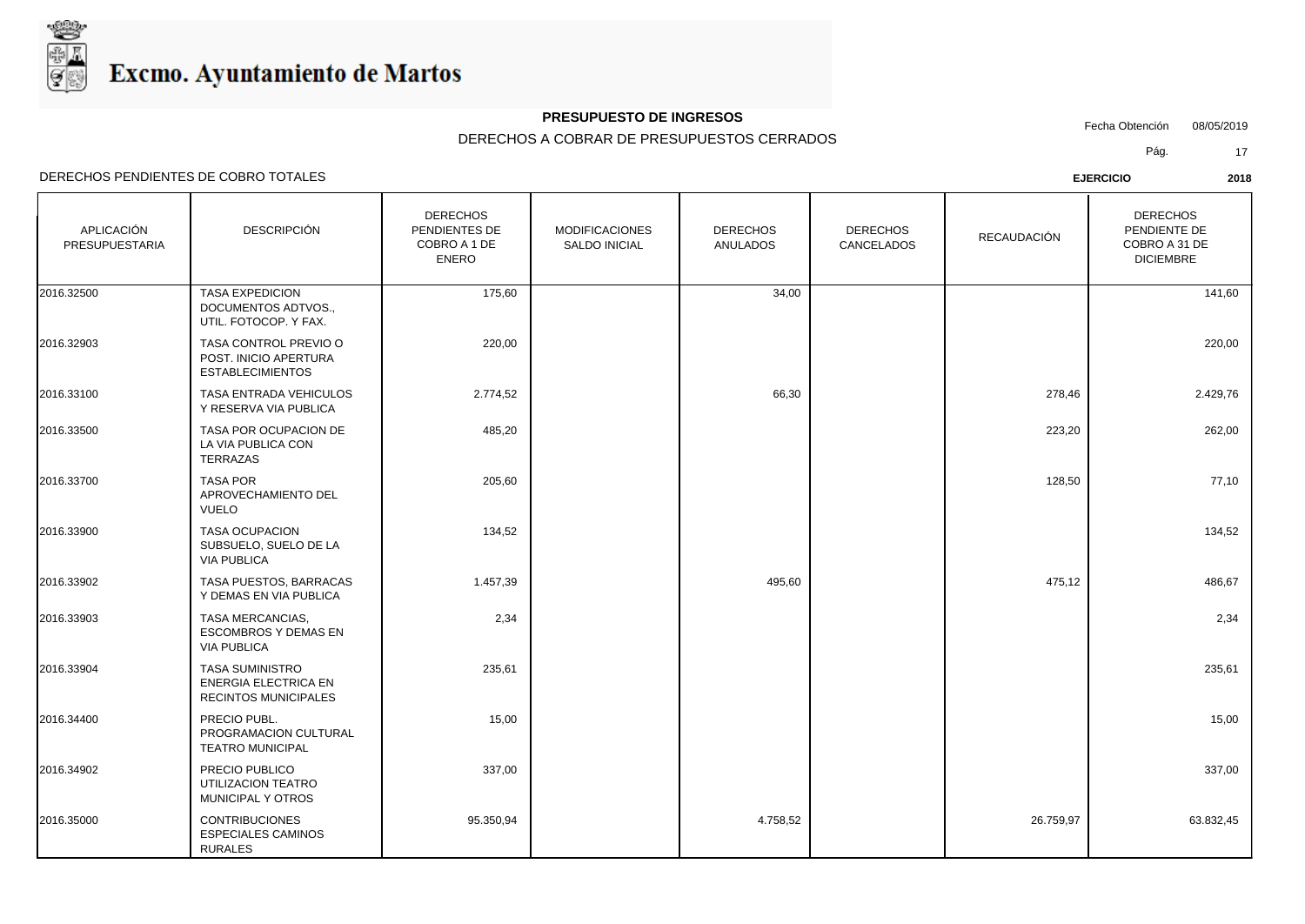

## **PRESUPUESTO DE INGRESOS**

Fecha Obtención 08/05/2019

DERECHOS A COBRAR DE PRESUPUESTOS CERRADOS

Pág. 18

| APLICACIÓN<br>PRESUPUESTARIA | <b>DESCRIPCIÓN</b>                                                                              | <b>DERECHOS</b><br>PENDIENTES DE<br>COBRO A 1 DE<br><b>ENERO</b> | <b>MODIFICACIONES</b><br>SALDO INICIAL | <b>DERECHOS</b><br><b>ANULADOS</b> | <b>DERECHOS</b><br>CANCELADOS | RECAUDACIÓN | <b>DERECHOS</b><br>PENDIENTE DE<br>COBRO A 31 DE<br><b>DICIEMBRE</b> |
|------------------------------|-------------------------------------------------------------------------------------------------|------------------------------------------------------------------|----------------------------------------|------------------------------------|-------------------------------|-------------|----------------------------------------------------------------------|
| 2016.38900                   | REINTEGRO DE PAGOS<br>POR OPERACIONES<br><b>CORRIENTES</b>                                      | 4.661,61                                                         |                                        |                                    |                               |             | 4.661,61                                                             |
| 2016.39120                   | <b>MULTAS POLICIA LOCAL</b>                                                                     | 89.548,61                                                        |                                        | 1.500,00                           |                               | 9.806,14    | 78.242,47                                                            |
| 2016.39190                   | OTRAS MULTAS Y<br><b>SANCIONES</b>                                                              | 53.144,00                                                        |                                        |                                    |                               | 1.100,00    | 52.044,00                                                            |
| 2016.39903                   | EJECUCION SUBSIDIARIA<br>DE OBRAS                                                               | 9.597,36                                                         |                                        |                                    |                               |             | 9.597,36                                                             |
| 2016.54100                   | ARRENDAMIENTO FINCAS<br><b>URBANAS</b>                                                          | 2.368,45                                                         |                                        |                                    |                               |             | 2.368,45                                                             |
| 2016.55901                   | <b>CONCESIONES</b><br><b>EXPLOTACIONES BARES.</b><br>RESTAURANTES, CAFES Y<br><b>OTROS</b>      | 1.965,00                                                         |                                        |                                    |                               |             | 1.965,00                                                             |
| 2016.76102                   | DIPUTACION: PLAN PROV.<br>COOPERAC. MPAL.                                                       | 31.093,62                                                        |                                        |                                    |                               |             | 31.093,62                                                            |
| 2017.11200                   | <b>IMPUESTO SOBRE BIENES</b><br><b>INMUEBLES DE</b><br>NATURALEZA RUSTICA                       | 50.503,00                                                        |                                        | 2.926,34                           |                               | 13.168,26   | 34.408,40                                                            |
| 2017.11300                   | <b>IMPUESTO SOBRE BIENES</b><br><b>INMUEBLES DE</b><br>NATURALEZA URBANA                        | 681.833,11                                                       |                                        | 38.773,46                          | 1.209,58                      | 183.302,63  | 458.547,44                                                           |
| 2017.11400                   | <b>IMPUESTO SOBRE BIENES</b><br><b>INMUEBLES</b><br><b>CARACTERISTICAS</b><br><b>ESPECIALES</b> | 20.381,26                                                        |                                        |                                    |                               | 20.381,26   |                                                                      |
| 2017.11500                   | <b>IMPUESTO SOBRE</b><br>VEHICULOS DE TRACCION<br><b>MECANICA</b>                               | 236.399,40                                                       |                                        | 995,65                             |                               | 46.148,99   | 189.254,76                                                           |
| 2017.11600                   | <b>IMPUESTO SOBRE</b><br><b>INCREMENTO VALOR</b><br>TERRENOS NATURALEZA<br><b>URBANA</b>        | 532.255,23                                                       |                                        | 30.606,50                          |                               | 376.452,77  | 125.195,96                                                           |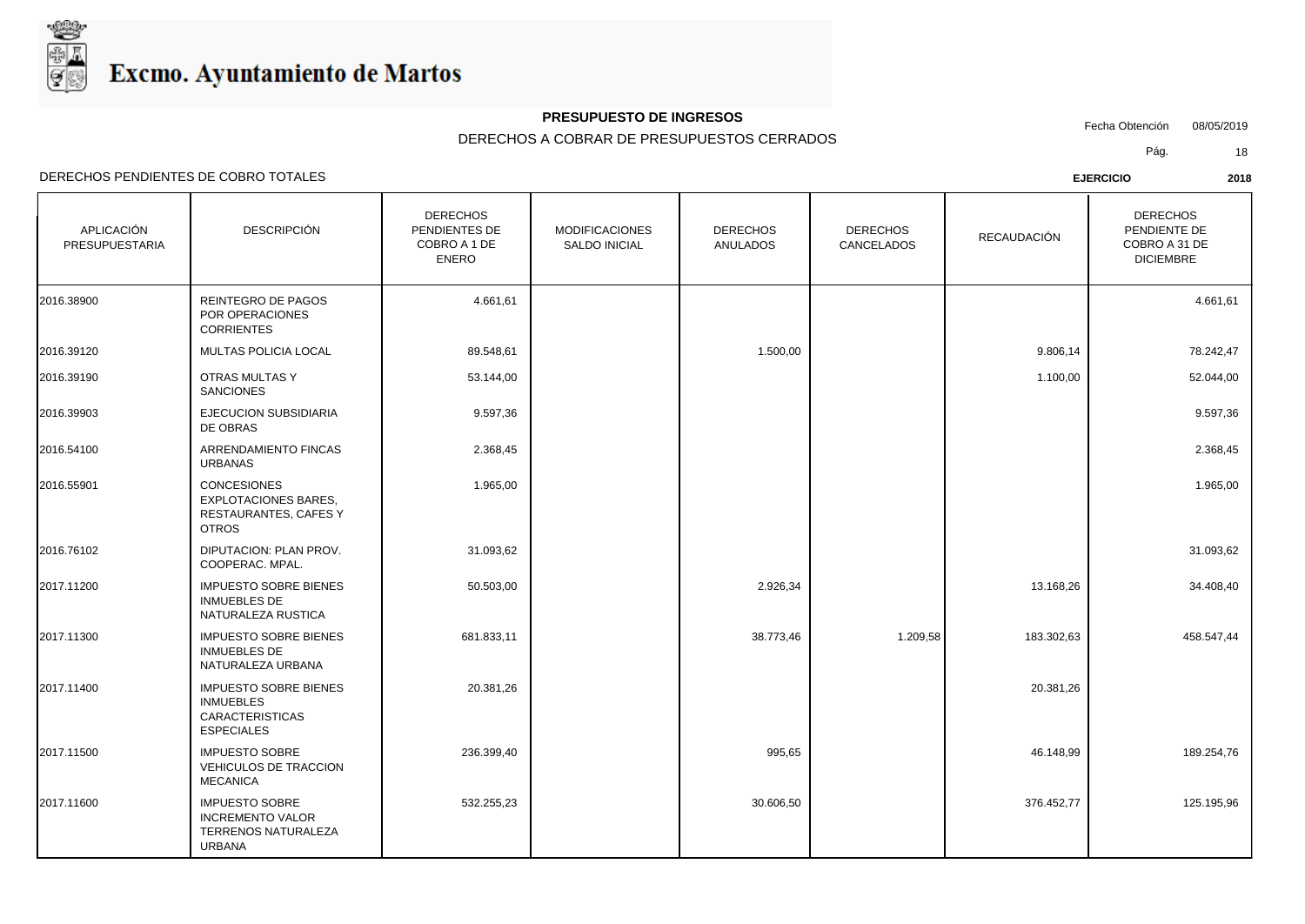

## **PRESUPUESTO DE INGRESOS**

Fecha Obtención 08/05/2019

DERECHOS A COBRAR DE PRESUPUESTOS CERRADOS

Pág. 19

| APLICACIÓN<br><b>PRESUPUESTARIA</b> | <b>DESCRIPCIÓN</b>                                                              | <b>DERECHOS</b><br>PENDIENTES DE<br>COBRO A 1 DE<br><b>ENERO</b> | <b>MODIFICACIONES</b><br><b>SALDO INICIAL</b> | <b>DERECHOS</b><br><b>ANULADOS</b> | <b>DERECHOS</b><br>CANCELADOS | RECAUDACIÓN | <b>DERECHOS</b><br>PENDIENTE DE<br>COBRO A 31 DE<br><b>DICIEMBRE</b> |
|-------------------------------------|---------------------------------------------------------------------------------|------------------------------------------------------------------|-----------------------------------------------|------------------------------------|-------------------------------|-------------|----------------------------------------------------------------------|
| 2017.13000                          | <b>IMPUESTO SOBRE</b><br><b>ACTIVIDADES ECONOMICAS</b>                          | 14.044,69                                                        |                                               | 1.070,75                           |                               | 5.319,21    | 7.654,73                                                             |
| 2017.29000                          | <b>IMPUESTO SOBRE</b><br>CONSTRUCCIONES.<br><b>INSTALACIONES Y OBRAS</b>        | 155.400,63                                                       |                                               | 6.403,09                           |                               | 137.417,26  | 11.580,28                                                            |
| 2017.30000                          | <b>TASA SERVICIO</b><br>ABASTECIMIENTO DE AGUA                                  | 479.298,03                                                       |                                               | 8.185,56                           |                               | 460.587,84  | 10.524,63                                                            |
| 2017.30100                          | <b>TASA SERVICIO</b><br>ALCANTARILLADO                                          | 103.523,07                                                       |                                               | 2.300,57                           |                               | 98.540,42   | 2.682,08                                                             |
| 2017.30200                          | TASA SERVICIO RECOGIDA<br>DE BASURAS                                            | 173.564,68                                                       |                                               |                                    |                               | 164.675,32  | 8.889,36                                                             |
| 2017.31100                          | TASA AYUDA A DOMICILIO                                                          | 6.054,79                                                         |                                               |                                    |                               | 5.933,24    | 121,55                                                               |
| 2017.31101                          | <b>TASA UNIDAD ESTANCIA</b><br><b>DIURNA CON TERAPIA</b><br>OCUPACIONAL LA PEÑA | 8.377,25                                                         |                                               |                                    |                               | 7.824,42    | 552,83                                                               |
| 2017.31200                          | TASA POR SERVICIO DE<br><b>ESCUELA INFANTIL</b>                                 | 22.486,97                                                        |                                               |                                    |                               | 22.040,76   | 446,21                                                               |
| 2017.31300                          | <b>TASA PISCINA E</b><br><b>INSTALACIONES</b><br><b>DEPORTIVAS</b>              | 1.974,00                                                         |                                               |                                    |                               | 1.974,00    |                                                                      |
| 2017.31900                          | TASA POR SERVICIO DE<br><b>CEMENTERIO MUNICIPAL</b>                             | 8.140,17                                                         |                                               |                                    |                               | 1.885,37    | 6.254,80                                                             |
| 2017.31901                          | TASA DE MERCADOS                                                                | 2,00                                                             |                                               | 1,00                               |                               |             | 1,00                                                                 |
| 2017.31902                          | <b>TASA ESTACION DE</b><br><b>AUTOBUSES</b>                                     | 2.631,45                                                         |                                               |                                    |                               | 2.372,10    | 259,35                                                               |
| 2017.31903                          | TASA EMISORA MUNICIPAL                                                          | 4.112,00                                                         |                                               |                                    |                               | 3.779,60    | 332,40                                                               |
| 2017.31905                          | TASA APARCAMIENTO DE<br><b>CAMIONES</b>                                         | 3.060,00                                                         |                                               |                                    |                               | 3.060,00    |                                                                      |
| 2017.32100                          | <b>TASA LICENCIAS</b><br><b>URBANISTICAS</b>                                    | 24.015,91                                                        |                                               | 3.206,99                           |                               | 12.394,51   | 8.414,41                                                             |
|                                     |                                                                                 |                                                                  |                                               |                                    |                               |             |                                                                      |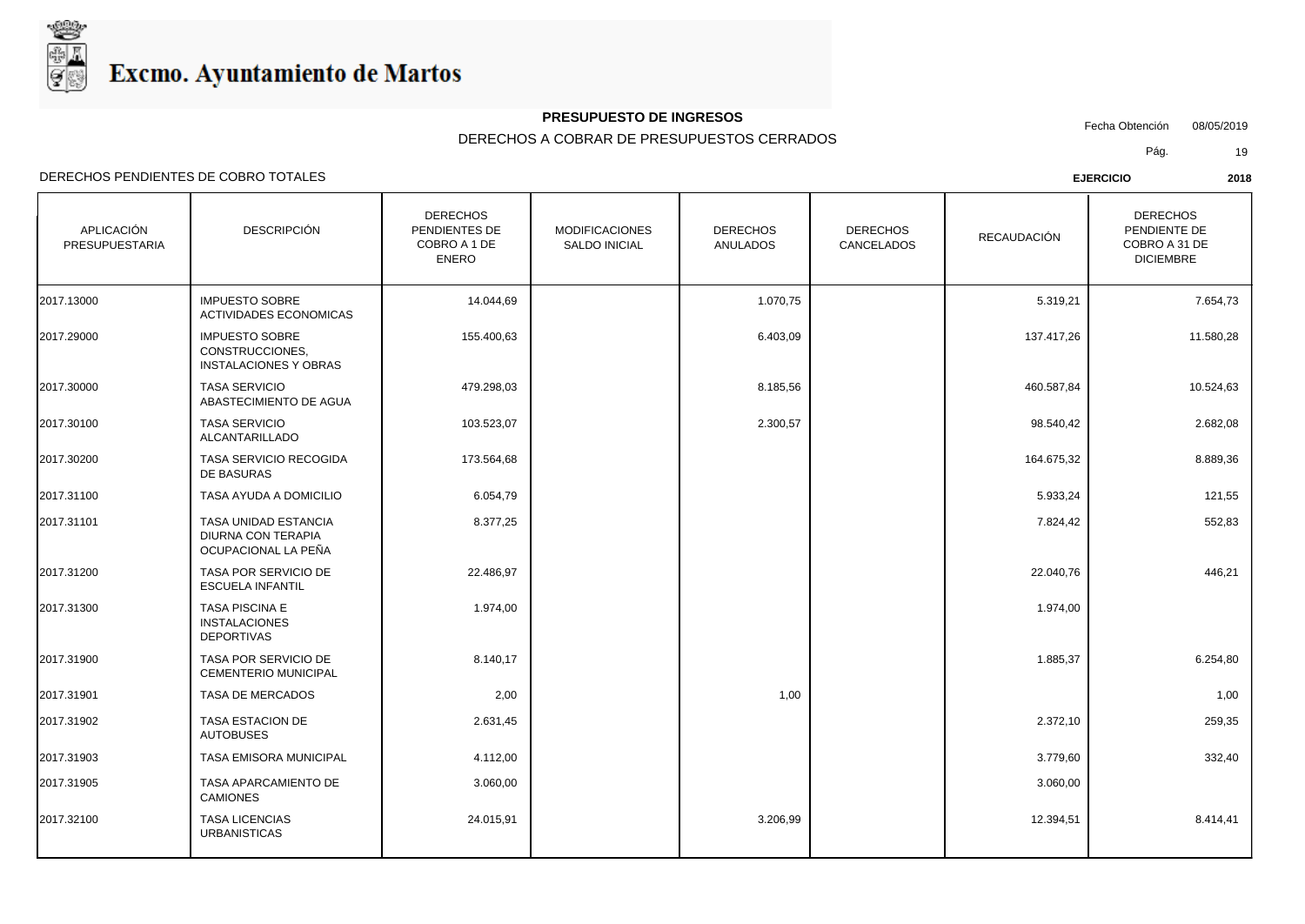

## **PRESUPUESTO DE INGRESOS**

Fecha Obtención 08/05/2019

DERECHOS A COBRAR DE PRESUPUESTOS CERRADOS

Pág. 20

| APLICACIÓN<br>PRESUPUESTARIA | <b>DESCRIPCIÓN</b>                                                          | <b>DERECHOS</b><br>PENDIENTES DE<br>COBRO A 1 DE<br><b>ENERO</b> | <b>MODIFICACIONES</b><br><b>SALDO INICIAL</b> | <b>DERECHOS</b><br><b>ANULADOS</b> | <b>DERECHOS</b><br>CANCELADOS | RECAUDACIÓN | <b>DERECHOS</b><br>PENDIENTE DE<br>COBRO A 31 DE<br><b>DICIEMBRE</b> |
|------------------------------|-----------------------------------------------------------------------------|------------------------------------------------------------------|-----------------------------------------------|------------------------------------|-------------------------------|-------------|----------------------------------------------------------------------|
| 2017.32200                   | CEDULAS DE<br><b>HABITABILIDAD Y</b><br>LICENCIAS DE 1ª<br><b>OCUPACION</b> | 568,67                                                           |                                               |                                    |                               | 244,40      | 324,27                                                               |
| 2017.32300                   | <b>TASA POR OTROS</b><br>SERVICIOS URBANISTICOS                             | 7.158,10                                                         |                                               |                                    |                               | 7.158,10    |                                                                      |
| 2017.32500                   | <b>TASA EXPEDICION</b><br>DOCUMENTOS ADTVOS.,<br>UTIL. FOTOCOP. Y FAX.      | 602,10                                                           |                                               | 27,41                              |                               | 488,49      | 86,20                                                                |
| 2017.32901                   | TASA LICENCIA DE<br><b>APERTURA</b><br><b>ESTABLECIMIENTOS</b>              | 509,39                                                           |                                               |                                    |                               | 509,39      |                                                                      |
| 2017.32903                   | TASA CONTROL PREVIO O<br>POST. INICIO APERTURA<br><b>ESTABLECIMIENTOS</b>   | 440,00                                                           |                                               |                                    |                               | 440,00      |                                                                      |
| 2017.33100                   | TASA ENTRADA VEHICULOS<br>Y RESERVA VIA PUBLICA                             | 3.740,84                                                         |                                               | 242,52                             |                               | 918,26      | 2.580,06                                                             |
| 2017.33200                   | TASA APROV. ESP. DOM.<br>PUBL. LOCAL EMPRESAS<br><b>SUMINISTROS</b>         | 16.162,16                                                        |                                               |                                    |                               | 16.162,15   | 0,01                                                                 |
| 2017.33500                   | TASA POR OCUPACION DE<br>LA VIA PUBLICA CON<br><b>TERRAZAS</b>              | 15.499,43                                                        |                                               | 1.691,41                           |                               | 12.100,31   | 1.707,71                                                             |
| 2017.33700                   | <b>TASA POR</b><br>APROVECHAMIENTO DEL<br><b>VUELO</b>                      | 488,30                                                           |                                               | 12,85                              |                               | 282,70      | 192,75                                                               |
| 2017.33900                   | <b>TASA OCUPACION</b><br>SUBSUELO, SUELO DE LA<br><b>VIA PUBLICA</b>        | 428,64                                                           |                                               |                                    |                               | 22,50       | 406,14                                                               |
| 2017.33902                   | TASA PUESTOS, BARRACAS<br>Y DEMAS EN VIA PUBLICA                            | 20.039,14                                                        |                                               | 2.277,67                           |                               | 16.750,67   | 1.010,80                                                             |
|                              |                                                                             |                                                                  |                                               |                                    |                               |             |                                                                      |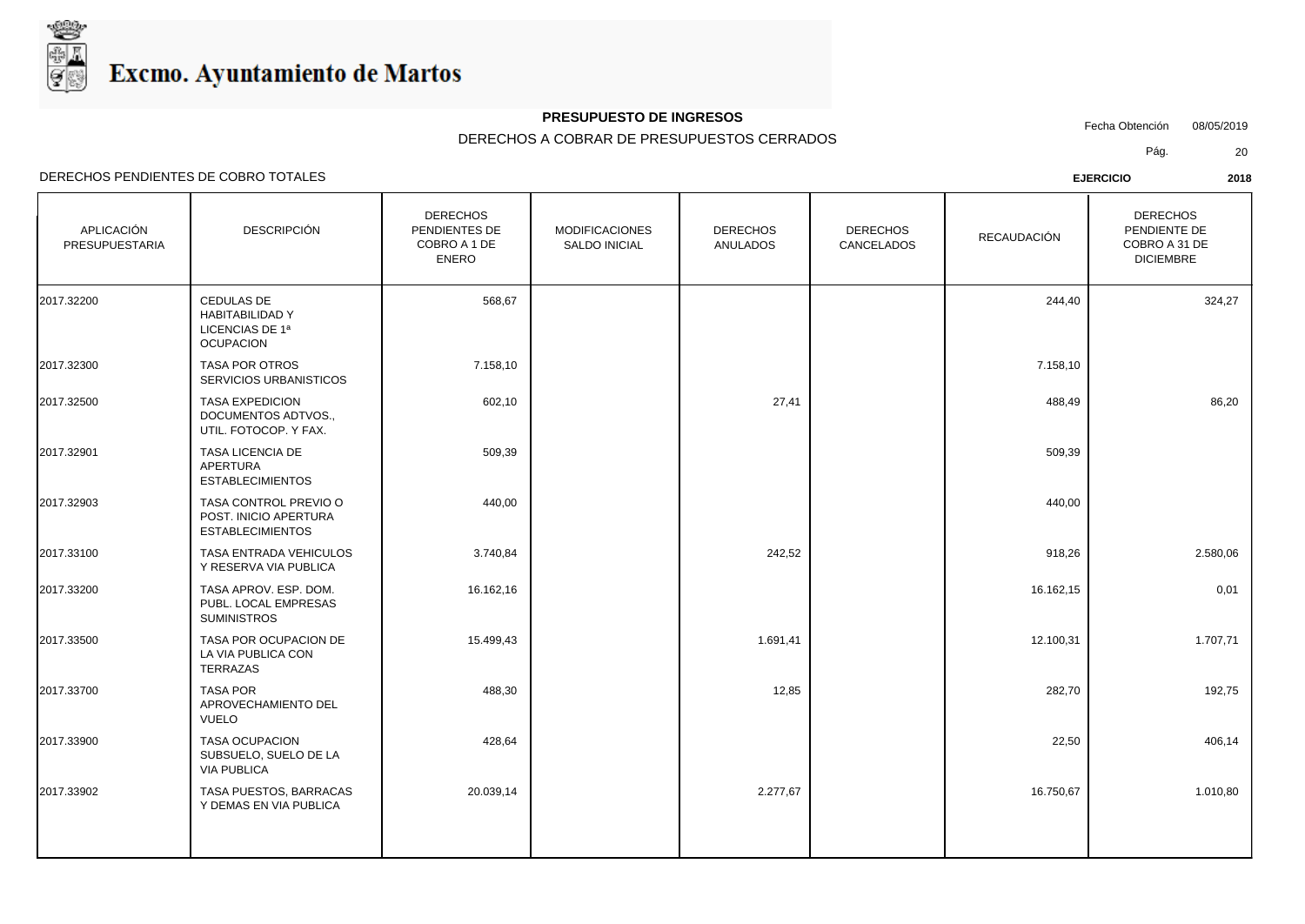

## **PRESUPUESTO DE INGRESOS**

Fecha Obtención 08/05/2019

DERECHOS A COBRAR DE PRESUPUESTOS CERRADOS

Pág. 21

| APLICACIÓN<br>PRESUPUESTARIA | <b>DESCRIPCIÓN</b>                                                           | <b>DERECHOS</b><br>PENDIENTES DE<br>COBRO A 1 DE<br><b>ENERO</b> | <b>MODIFICACIONES</b><br><b>SALDO INICIAL</b> | <b>DERECHOS</b><br><b>ANULADOS</b> | <b>DERECHOS</b><br>CANCELADOS | RECAUDACIÓN | <b>DERECHOS</b><br>PENDIENTE DE<br>COBRO A 31 DE<br><b>DICIEMBRE</b> |
|------------------------------|------------------------------------------------------------------------------|------------------------------------------------------------------|-----------------------------------------------|------------------------------------|-------------------------------|-------------|----------------------------------------------------------------------|
| 2017.33903                   | <b>TASA MERCANCIAS.</b><br><b>ESCOMBROS Y DEMAS EN</b><br><b>VIA PUBLICA</b> | 13,10                                                            |                                               | 5,46                               |                               | 7,64        |                                                                      |
| 2017.34201                   | PRECIO PUBLICO ESCUELA<br>MUNICIPAL PINTURA                                  | 15,00                                                            |                                               |                                    |                               |             | 15,00                                                                |
| 2017.34202                   | PRECIO PUBLICO ESCUELA<br>MUNICIPAL TEATRO                                   | 45,00                                                            |                                               |                                    |                               |             | 45,00                                                                |
| 2017.34203                   | PRECIO PUBLICO ESCUELA<br><b>MUNICIPAL DANZA</b>                             | 210,00                                                           |                                               |                                    |                               | 15,00       | 195,00                                                               |
| 2017.34204                   | PRECIO PUBLICO ESCUELA<br><b>MUNICIPAL MUSICA</b>                            | 0,05                                                             |                                               |                                    |                               |             | 0,05                                                                 |
| 2017.34400                   | PRECIO PUBL.<br>PROGRAMACION CULTURAL<br><b>TEATRO MUNICIPAL</b>             | 15,00                                                            |                                               |                                    |                               |             | 15,00                                                                |
| 2017.34901                   | PRECIO PUBLICO<br>SUMINISTRO AGUA NO<br>POTABLE PARA<br><b>TRATAMIENTOS</b>  | 4,00                                                             |                                               |                                    |                               |             | 4,00                                                                 |
| 2017.34902                   | PRECIO PUBLICO<br>UTILIZACION TEATRO<br>MUNICIPAL Y OTROS                    | 300,05                                                           |                                               |                                    |                               | 100,00      | 200,05                                                               |
| 2017.34904                   | OTROS PRECIOS PUBLICOS                                                       | 322,00                                                           |                                               |                                    |                               | 306,67      | 15,33                                                                |
| 2017.35000                   | <b>CONTRIBUCIONES</b><br><b>ESPECIALES CAMINOS</b><br><b>RURALES</b>         | 92.650,15                                                        |                                               | 2.085,81                           |                               | 17.430,63   | 73.133,71                                                            |
| 2017.38900                   | REINTEGRO DE PAGOS<br>POR OPERACIONES<br><b>CORRIENTES</b>                   | 4.420,19                                                         |                                               |                                    |                               |             | 4.420,19                                                             |
| 2017.39120                   | MULTAS POLICIA LOCAL                                                         | 149.792,57                                                       |                                               | 8.060,19                           |                               | 15.185,64   | 126.546,74                                                           |
| 2017.39190                   | <b>OTRAS MULTAS Y</b><br><b>SANCIONES</b>                                    | 55.582,82                                                        |                                               | 13.037,48                          |                               | 3.421,84    | 39.123,50                                                            |
|                              |                                                                              |                                                                  |                                               |                                    |                               |             |                                                                      |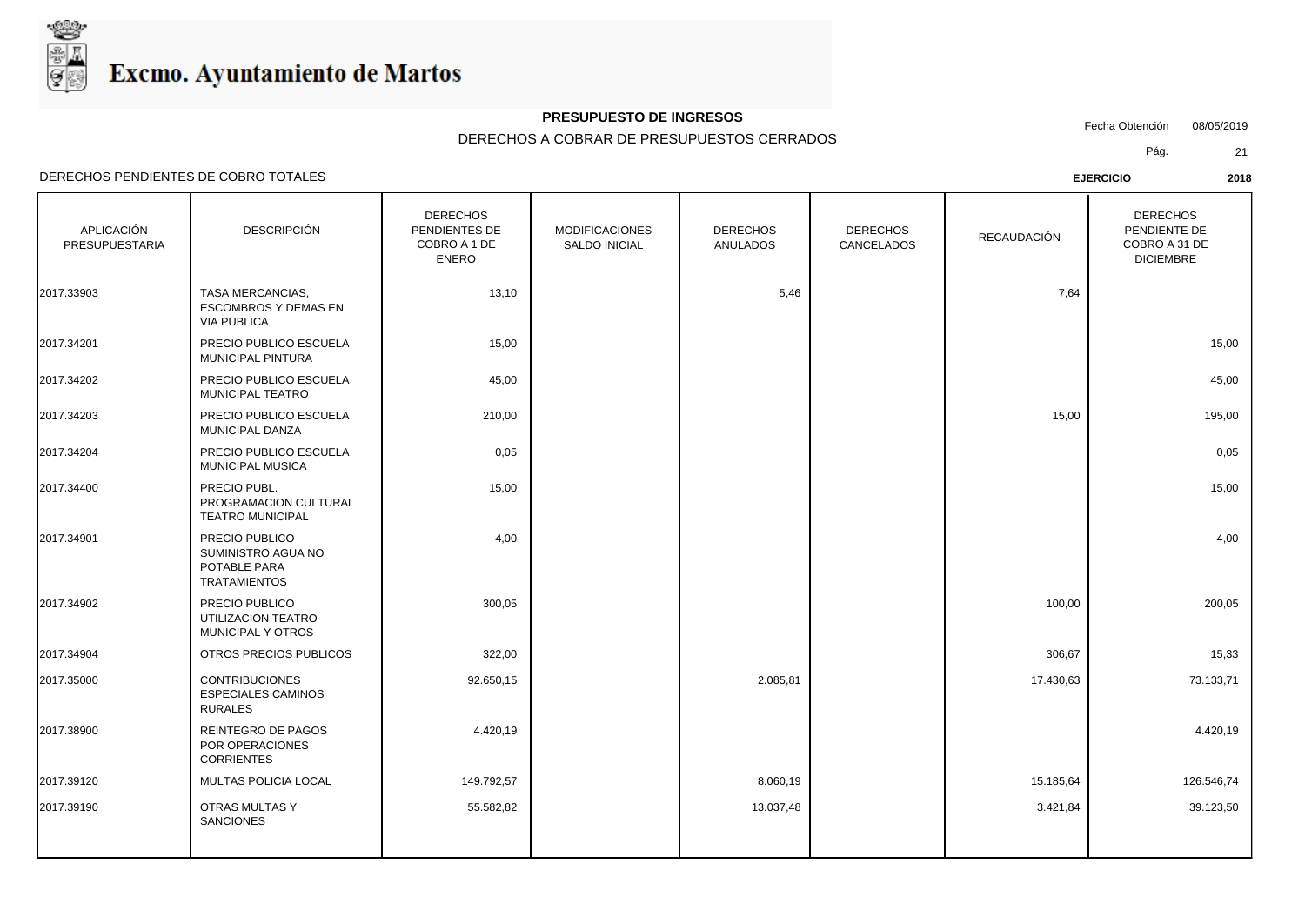

## **PRESUPUESTO DE INGRESOS**

Fecha Obtención 08/05/2019

DERECHOS A COBRAR DE PRESUPUESTOS CERRADOS

Pág. 22

| APLICACIÓN<br>PRESUPUESTARIA | <b>DESCRIPCIÓN</b>                                                                         | <b>DERECHOS</b><br>PENDIENTES DE<br>COBRO A 1 DE<br><b>ENERO</b> | <b>MODIFICACIONES</b><br>SALDO INICIAL | <b>DERECHOS</b><br><b>ANULADOS</b> | <b>DERECHOS</b><br>CANCELADOS | RECAUDACIÓN | <b>DERECHOS</b><br>PENDIENTE DE<br>COBRO A 31 DE<br><b>DICIEMBRE</b> |
|------------------------------|--------------------------------------------------------------------------------------------|------------------------------------------------------------------|----------------------------------------|------------------------------------|-------------------------------|-------------|----------------------------------------------------------------------|
| 2017.39900                   | ANUNCIOS A CARGO DE<br><b>PARTICULARES</b>                                                 | 1.005,08                                                         |                                        |                                    |                               | 760,18      | 244,90                                                               |
| 2017.39903                   | <b>EJECUCION SUBSIDIARIA</b><br>DE OBRAS                                                   | 12.000,00                                                        |                                        |                                    |                               |             | 12.000,00                                                            |
| 2017.42091                   | SUBV. CORRIENTE<br><b>ESTRATEGIAS</b><br>DESARROLLO URBANO<br>SOSTENIBLE                   | 389.665,00                                                       |                                        |                                    |                               |             | 389.665,00                                                           |
| 2017.45060                   | JUNTA A.: TRANSF.<br>CONVENIO PROG.<br><b>ATENCION INFANTIL</b><br><b>TEMPRANA</b>         | 2.835,00                                                         |                                        |                                    |                               | 2.835,00    |                                                                      |
| 2017.45080                   | OTRAS TRANSF.<br><b>CORRIENTES DE LA</b><br>ADMON. GRAL. JUNTA A.                          | 15.856,06                                                        |                                        |                                    |                               | 12.856,06   | 3.000,00                                                             |
| 2017.45082                   | JUNTA A.: SUBV. CENTRO<br><b>INFORMACION MUJER</b>                                         | 10.373,71                                                        | $-11,82$                               |                                    |                               | 10.361,89   |                                                                      |
| 2017.45106                   | AGENCIA SERV. SOC. Y<br>DEPEND.: TRANSF. CONV.<br><b>DEPENDENCIA</b>                       | 142.058,00                                                       | $-74.941,48$                           |                                    |                               | 67.116,52   |                                                                      |
| 2017.48000                   | APORTACIONES DE<br><b>PARTICULARES</b>                                                     | 1.250,00                                                         |                                        |                                    |                               | 1.250,00    |                                                                      |
| 2017.54100                   | ARRENDAMIENTO FINCAS<br>URBANAS                                                            | 2.898,70                                                         |                                        | 247,45                             |                               | 353,50      | 2.297,75                                                             |
| 2017.54200                   | ARRENDAMIENTO FINCAS<br><b>RUSTICAS</b>                                                    | 439,07                                                           |                                        |                                    |                               | 387,63      | 51,44                                                                |
| 2017.55200                   | <b>CONCESION FRANJA</b><br>TERRENO CALLE VILCHEZ<br>POLIGONO INDUSTRIAL                    | 867,78                                                           |                                        |                                    |                               | 867,78      |                                                                      |
| 2017.55900                   | <b>CONCESIONES</b><br><b>EXPLOTACIONES BARES,</b><br>RESTAURANTES, CAFES Y<br><b>OTROS</b> | 12.659,15                                                        |                                        |                                    |                               | 9.029,11    | 3.630,04                                                             |
|                              |                                                                                            |                                                                  |                                        |                                    |                               |             |                                                                      |